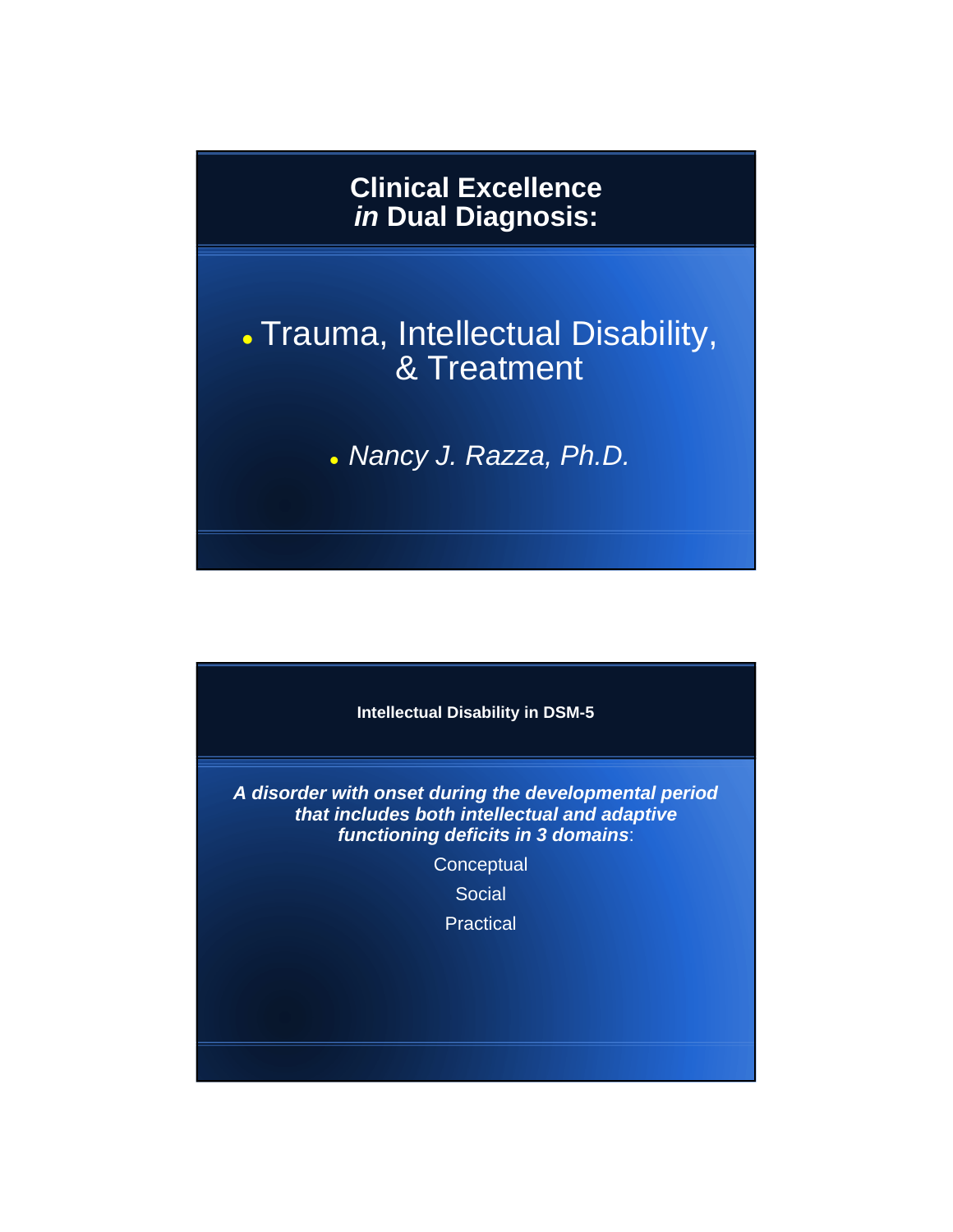**Intellectual Disability (ID) in DSM-5**

*Key changes in DSM-5*

No more "axis 2"

Emphasis on Adaptive Functioning as opposed to IQ score

**ID: 3 domains in DSM-5**

**The** *conceptual* **domain includes skills in language, reading, writing, math, reasoning, knowledge, and memory.**

**\*The** *social* **domain refers to empathy, social judgment, interpersonal communication skills, the ability to make and retain friendships, and similar capacities.**

**\*The** *practical* **domain centers on self-management in areas such as personal care, job responsibilities, money management, recreation, and organizing school and work tasks.**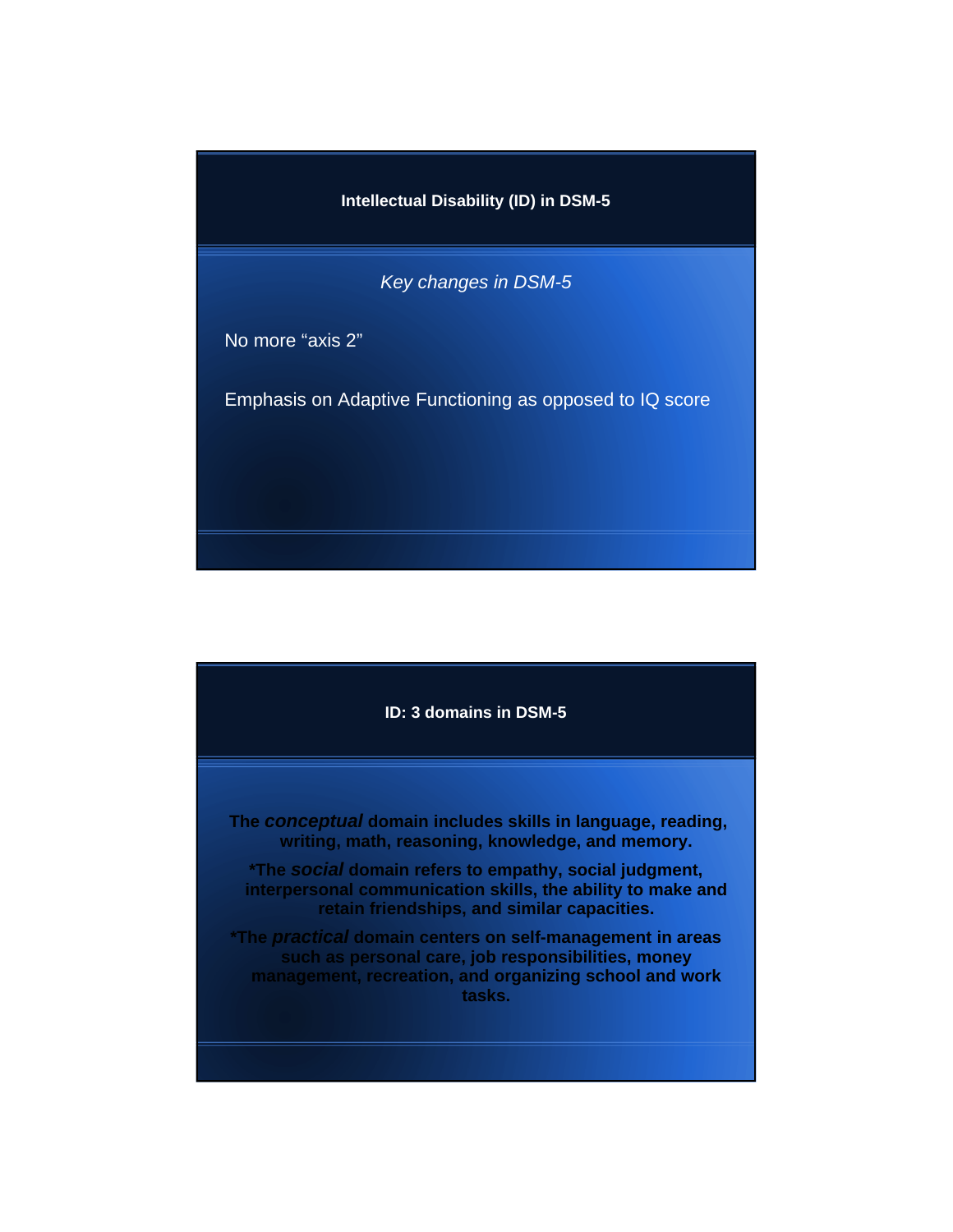

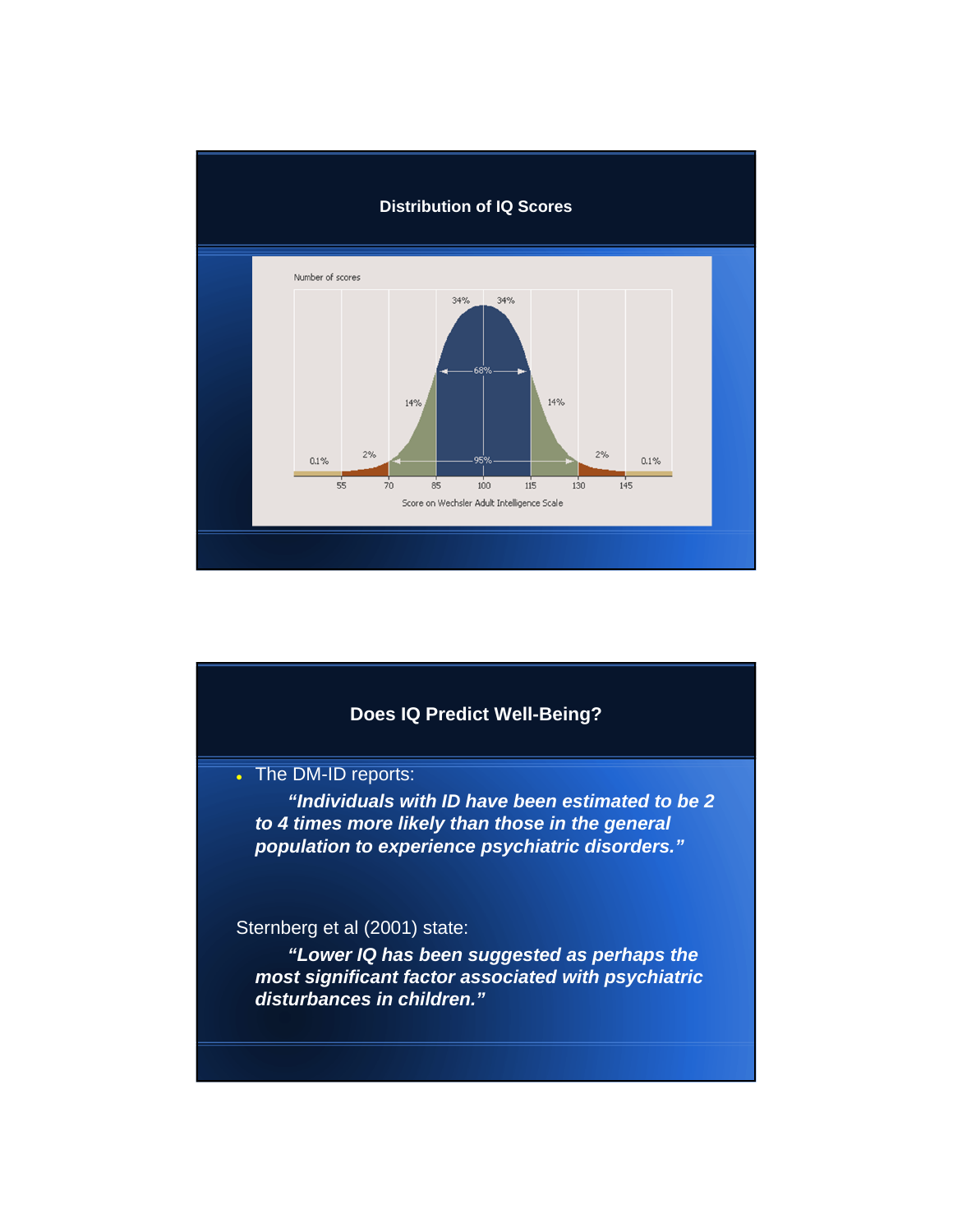# **Chen et al (2006) : The Johns Hopkins Collaborative Perinatal Study**

- Followed 4025 live births (born 1959-1965) tracking
- Physical, neurological, cognitive and socioemotional development and health; assessed at:
- Birth,
- 4 mo. THEN AGAIN, BETWEEN 1992 AND 1994
- 8 mo. WHEN Ss WERE ADULTS
- 12 mo.
- 3 yrs.
- $-4$  yrs.
- $\bullet$  7 yrs.
- 8 yrs.

# **Findings from Chen et al.**

- Children with IQs below 70 at age 4 had a 3-fold incidence of treatment for emotional disorders in their early 30's
- . Individuals with borderline intellectual functioning were at 150% increased incidence of treatment for emotional disorders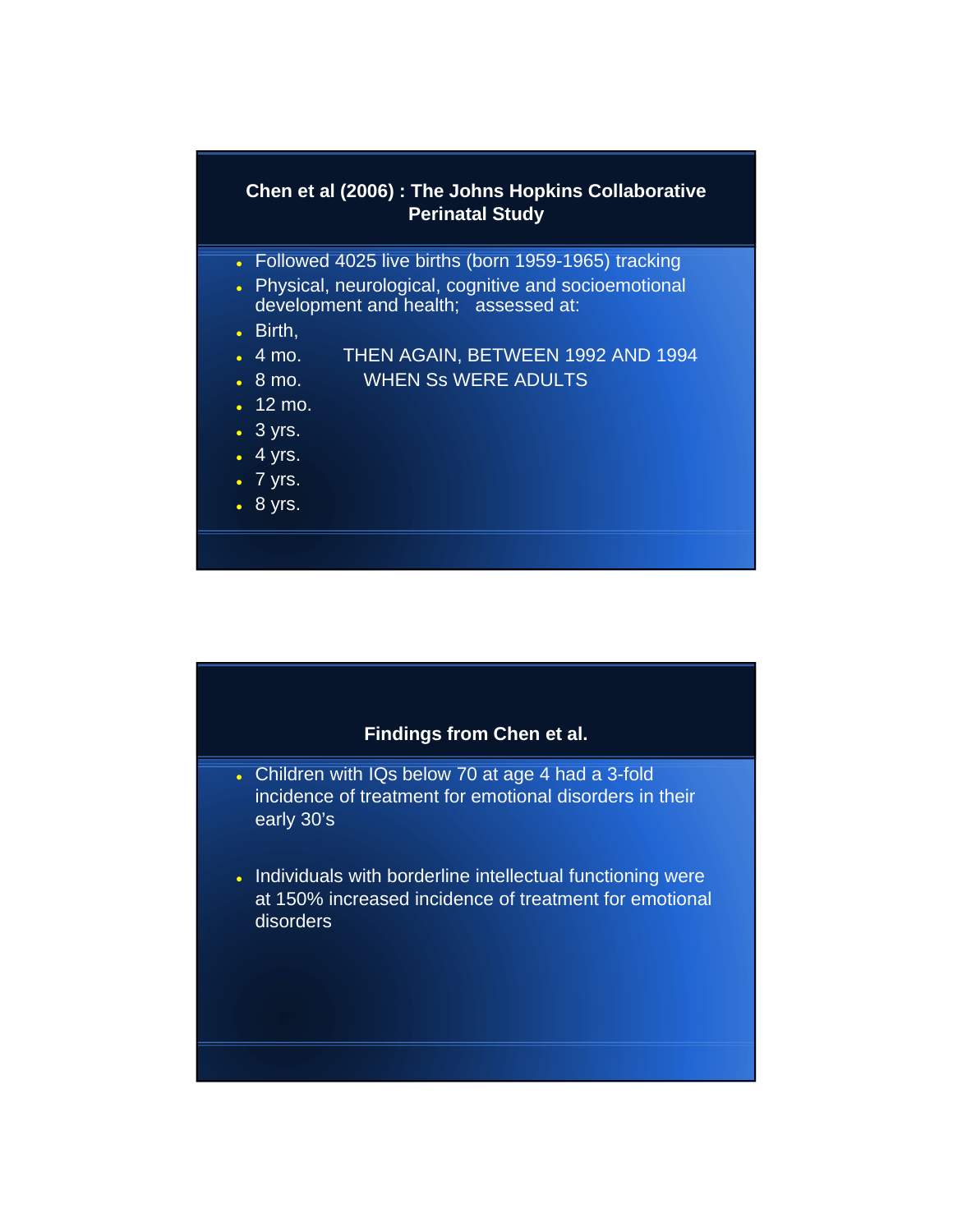## **Chen et al. continued**

- Children with borderline intellectual functioning and with MR who grew up in disadvantaged family environments were even more likely to experience unfavorable mental health outcomes in young adulthood.
- . Note: Family-related influences were assessed via 3 constructs: family structure; family stability, and family interactions.

# **Factors Contributing to the Increased Prevalence of Psychological Disorders in People with Developmental Disabilities**

- Low levels of social support
- Poorly developed social skills
- Learned helplessness
- Lower socioeconomic level
- . Increased presence of physical disabilities (e.g.,epilepsy)
- Increased likelihood of CNS damage / Increased presence of language dysfunction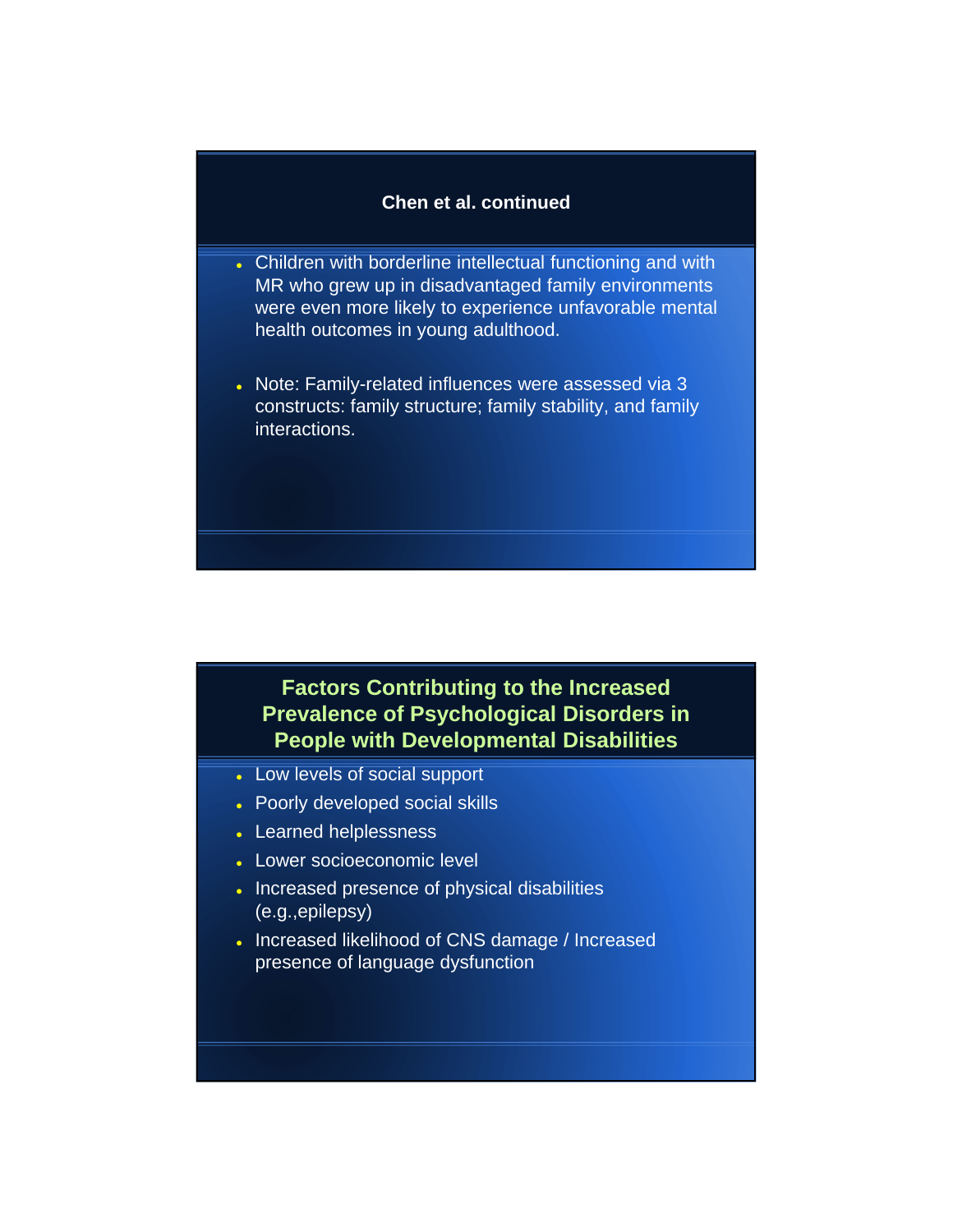### **Contributing Factors (con't.)**

- **.** Decreased opportunities to learn adaptive coping styles
- . Increased likelihood of chromosomal abnormalities, metabolic diseases, and infections
- Decreased inhibition in response to stressful events
- Higher rates of sexual abuse

Nezu, C.M., Nezu, A.M., & Gill-Weiss, M.J. (1992). Psychopathology in persons with mental retardation: Clinical guidelines for assessment and treatment. Champaign, IL: Research Press.

### **IT and Mental Health Outcome**

- IT in Childhood has been documented to lead to:
- Mood Disorders
- Anxiety Disorders
- Personality Disorders
- Dissociative Disorders
- Substance Abuse
- And, most recently, Psychotic Disorders, including **Schizophrenia**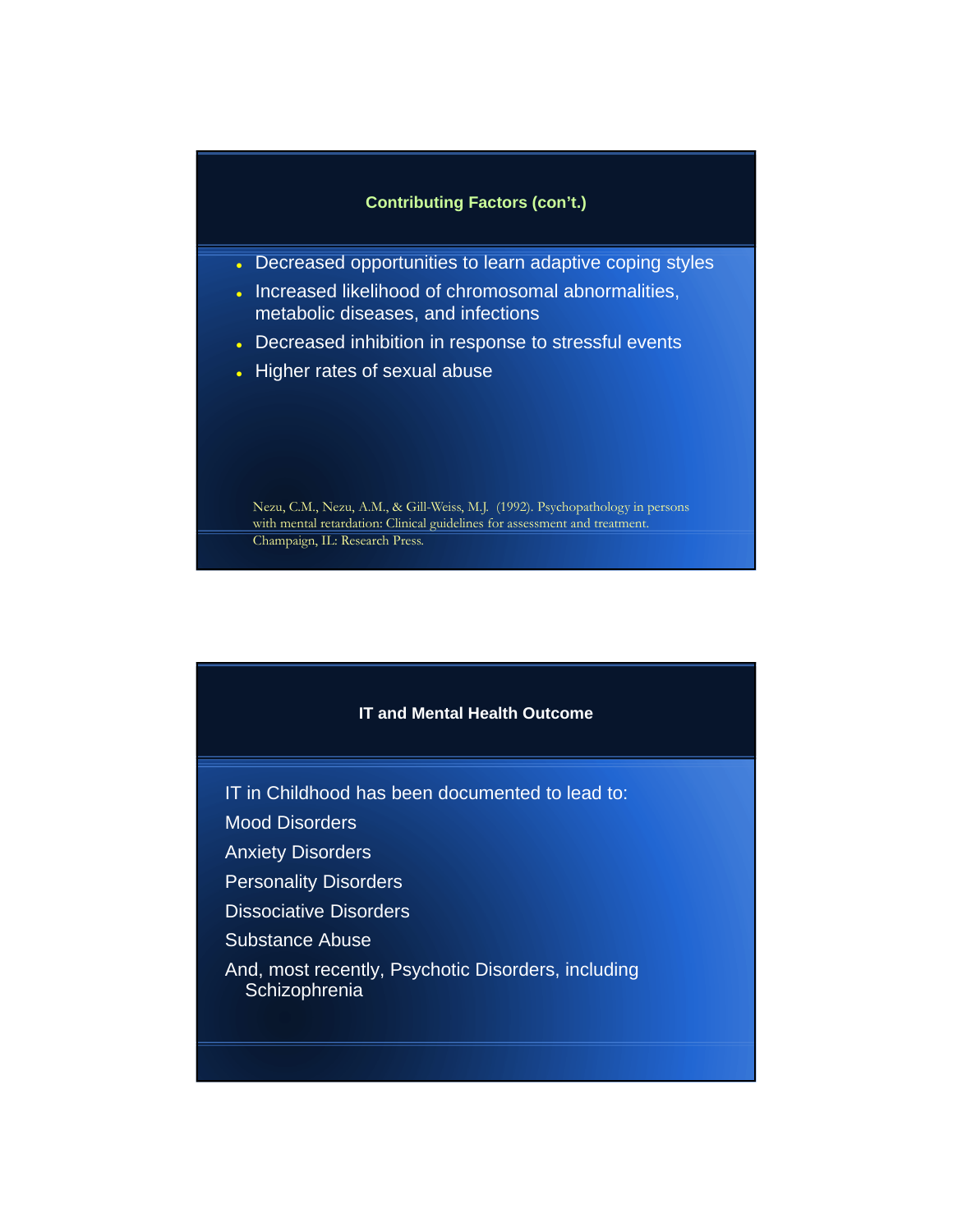### **IT and Psychosis**

Children exposed to Intentional Harm (abuse)

Vs

Children exposed to Unintentional Harm (accidents)

Showed significantly higher rates of psychotic symptoms at age 12,

## *Even when genetic factors were controlled for.*

Children who grew up with abuse by adults and also experienced abuse by peers had even higher rates of psychotic symptoms.



*Rates of PTSD:*

In General Pop:  $3 - 5%$ 

- In Schizophrenics: 17 46%
- In Bipolar Disorder: 11 24%
- Patients with Psychosis were *2.72 times* more likely to have experienced childhood trauma than those without psychosis.
- (Trauma: physical or emotional or sexual abuse; neglect, parental death, bullying)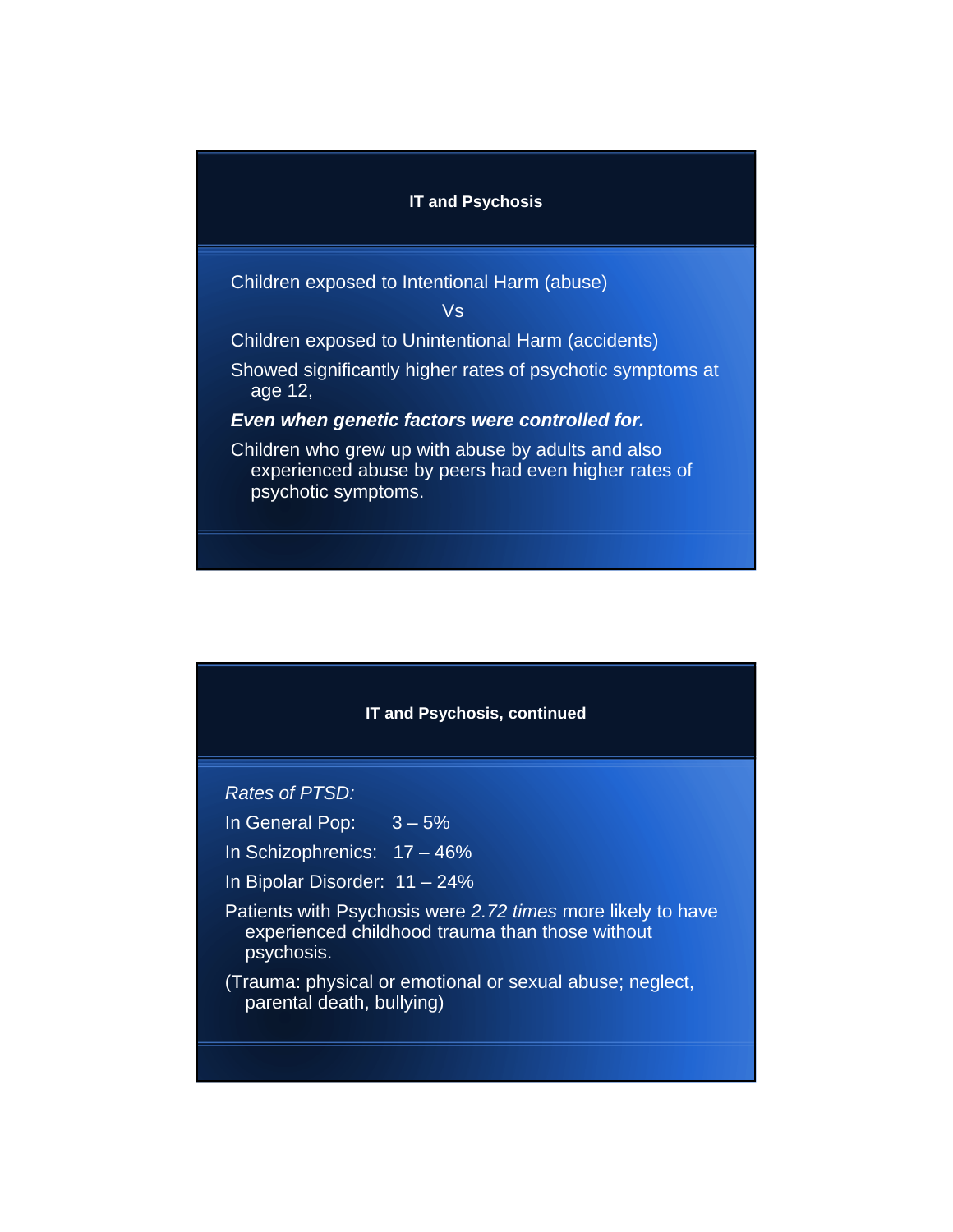

Analyzed data from 6,483 teens aged 13 – 17. Found 61%had been exposed to at least 1 type of trauma: IT; Injuries; Natural Disaster; Death of Close Friend or Family Member.

Of the 61%, 4.7% experienced PTSD.

*But,*

For those whose trauma was rape: 39% experienced PTSD;

For those whose trauma was physical abuse by caregiver: 25% PTSD



- 1. Dysregulation of Affect and Behavior
- 2. Disturbances of Attention and Consciousness
- 3. Interpersonal Difficulties
- 4. Distortions in Attributions
- 5. Cognitive Difficulties
- 6. Physiological Complications
- 7. Poorer Overall Physical Health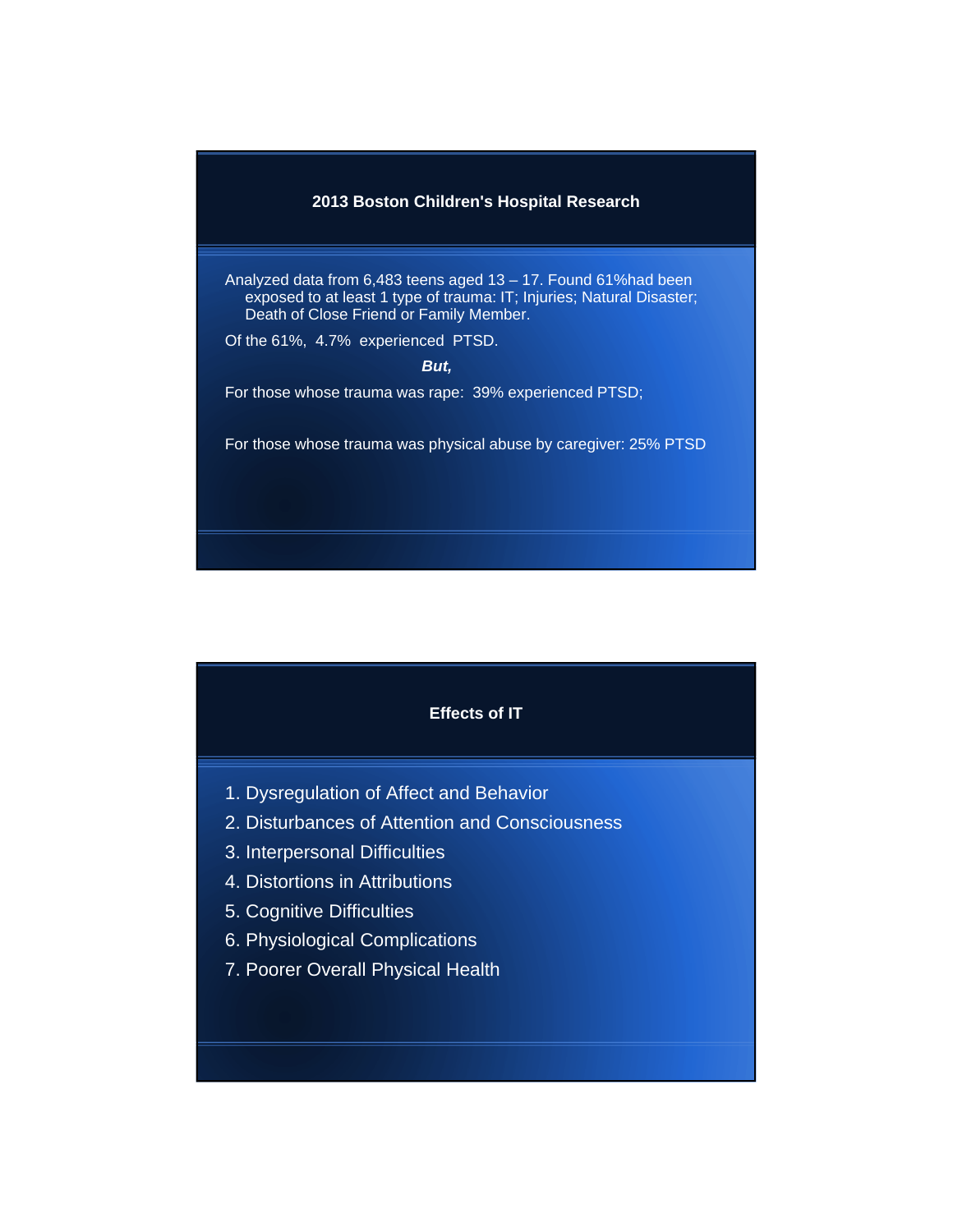# **Dysregulation of Affect and Behavior**

*Common Affective Symptoms:* Lability Anhedonia Flat or numbed affect Sudden or explosive anger Inconguous or inappropriate affect

**Dysregulation of Affect and Behavior, Continued**

Behavioral symptoms may include:

**Withdrawal** 

Self-injury

Aggression

Oppositional behavior

**Compulsions** 

Note: Traumatized adolescents demonstrate an increased reliance on action, as opposed to symbolic representation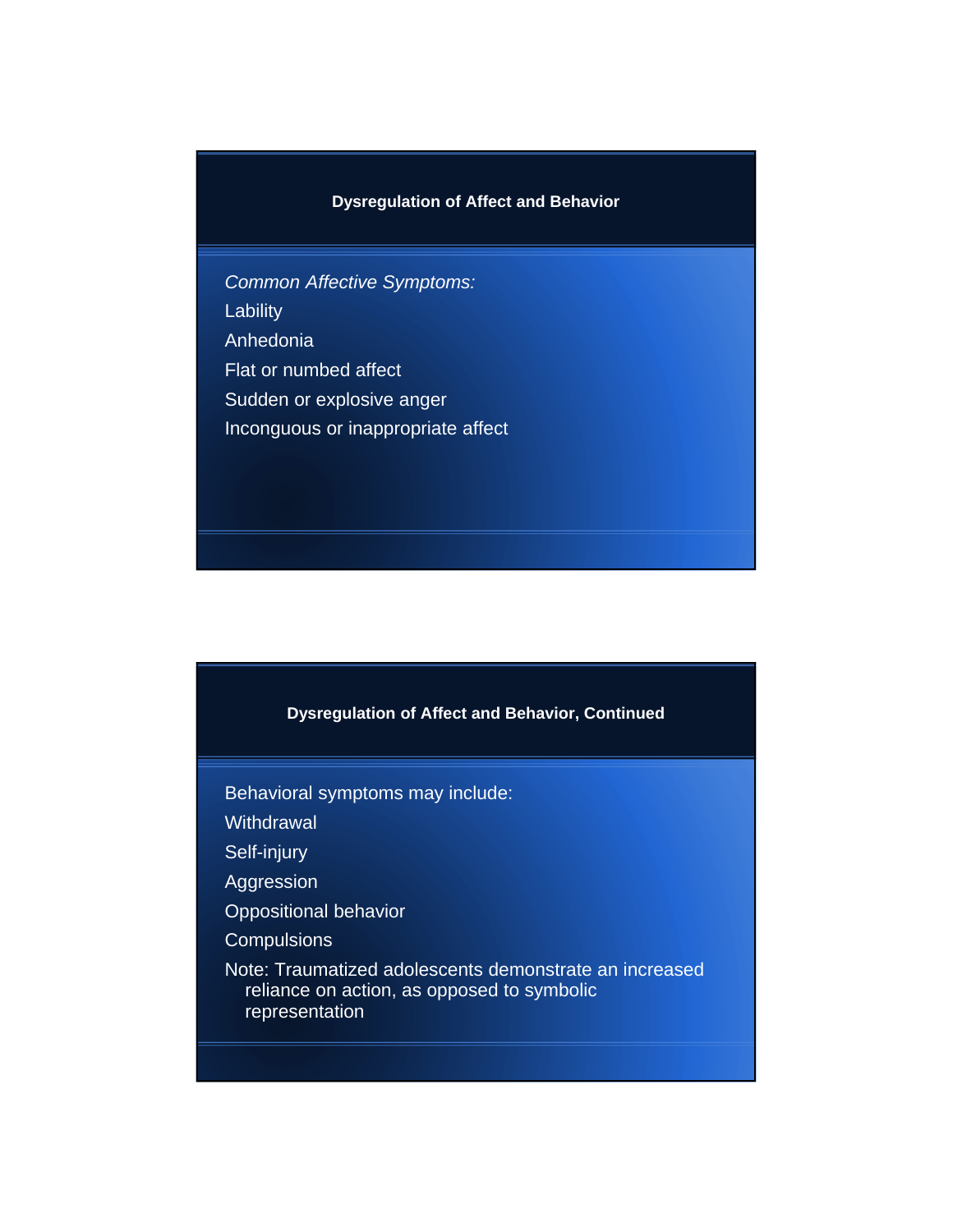### **continued**

Additional related research findings:

Abused children were found to be acutely sensitive to perceiving facial cues as conveying anger; and are more likely to interpret positive emotions as ambiguous.

**2. Disturbances of Attention and Consciousness**

Common symptoms include:

**Dissociation** 

**Depersonalization** 

Memory disturbance

Inability or reduced ability to concentrate (Note: many children with PTSD meet criteria for ADHD, but reverse is not true. ADHD and PTSD appear to be distinct. Exposure to IT does not appear to be a risk factor for ADHD.)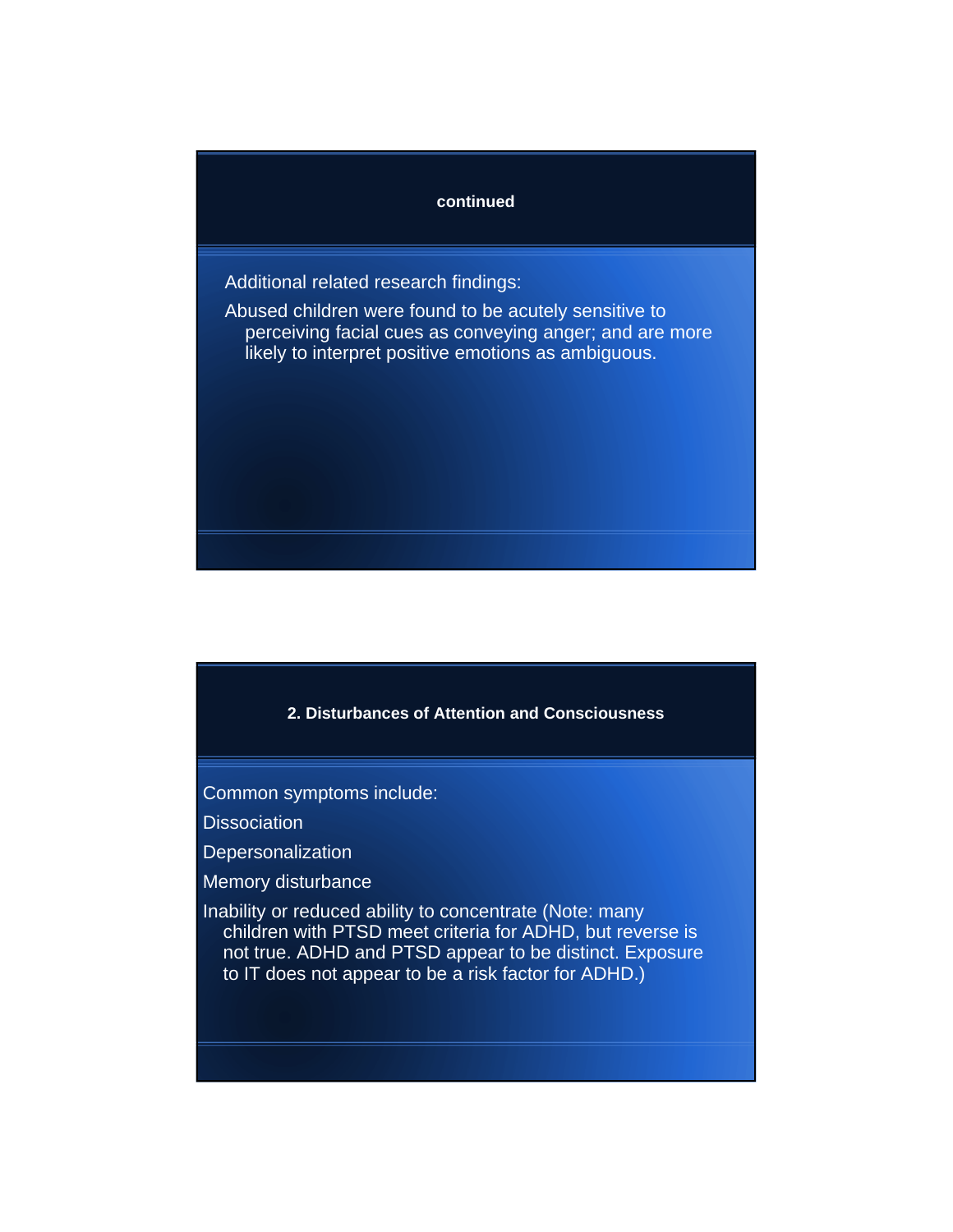#### **3. Interpersonal Difficulties**

Common Problems Include: Difficulties with trust Low interpersonal effectiveness Diminished social skills Poor understanding of social interactions Poor perspective-taking abilities Expectation of harm Poor boundaries

#### **4. Distortions in Attributions**

Abused children were found to be acutely sensitive to perceiving facial cues as conveying anger; and are more likely to interpret positive emotions as ambiguous.

Also, more likely to distort personal responsibility in both directions (externalizing blame or assuming personal responsibility)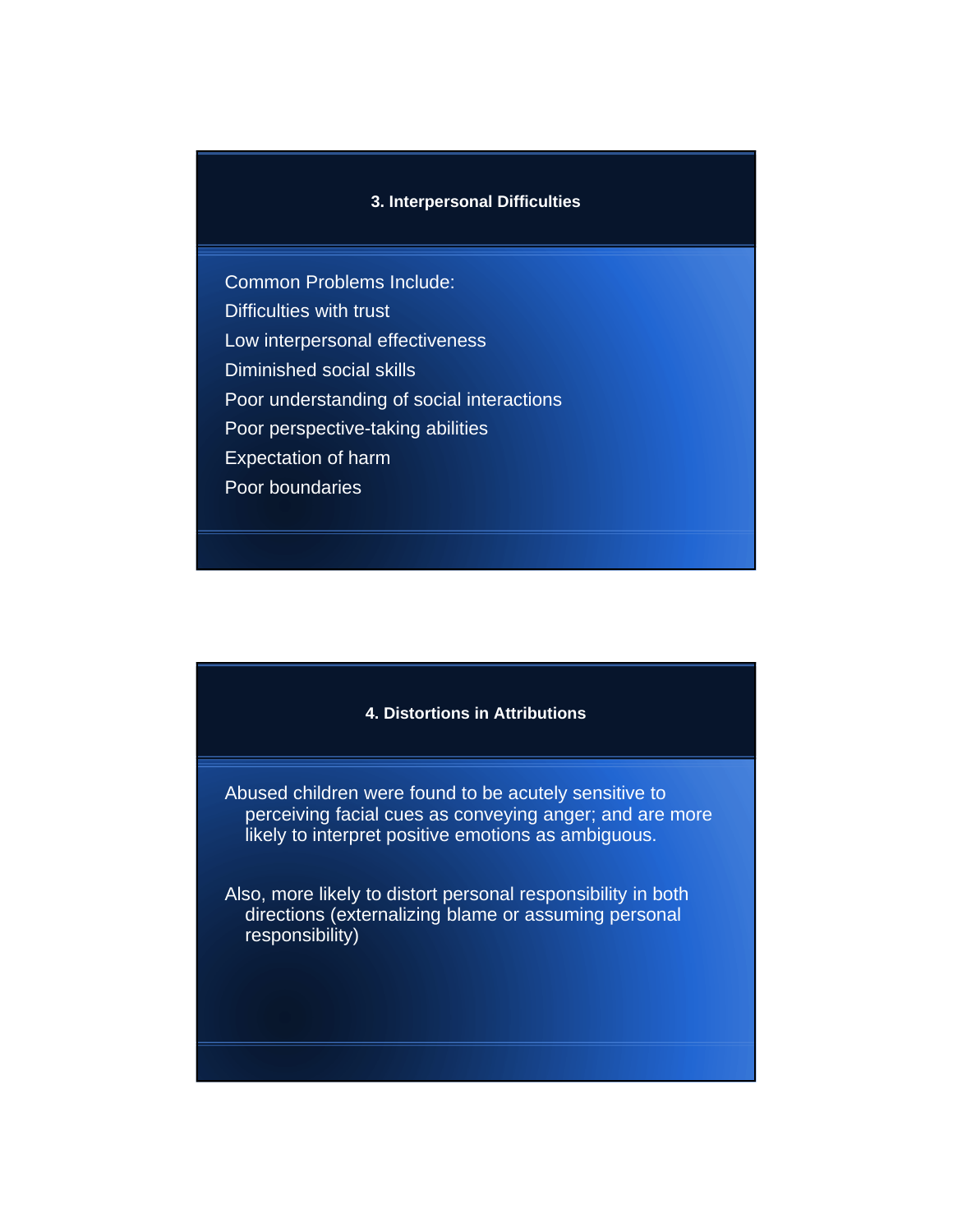### **5. Cognitive Difficulties**

# Common Problems Include:

Disrupted executive functioning, such as poor planning ability, and poor problem-solving ability, even in emotionally neutral contexts. Executive functioning declined even further in research depicting aggressive situations.



In children with PTSD vs Controls, brain research has found:

- Decreased volume in the corpus callosum, prefontal cortices, and temporal lobe; and
- Increased volume in the superior temporal gyrus.
- Both age of onset and duration of abuse correlated significantly with brain volume aberrations.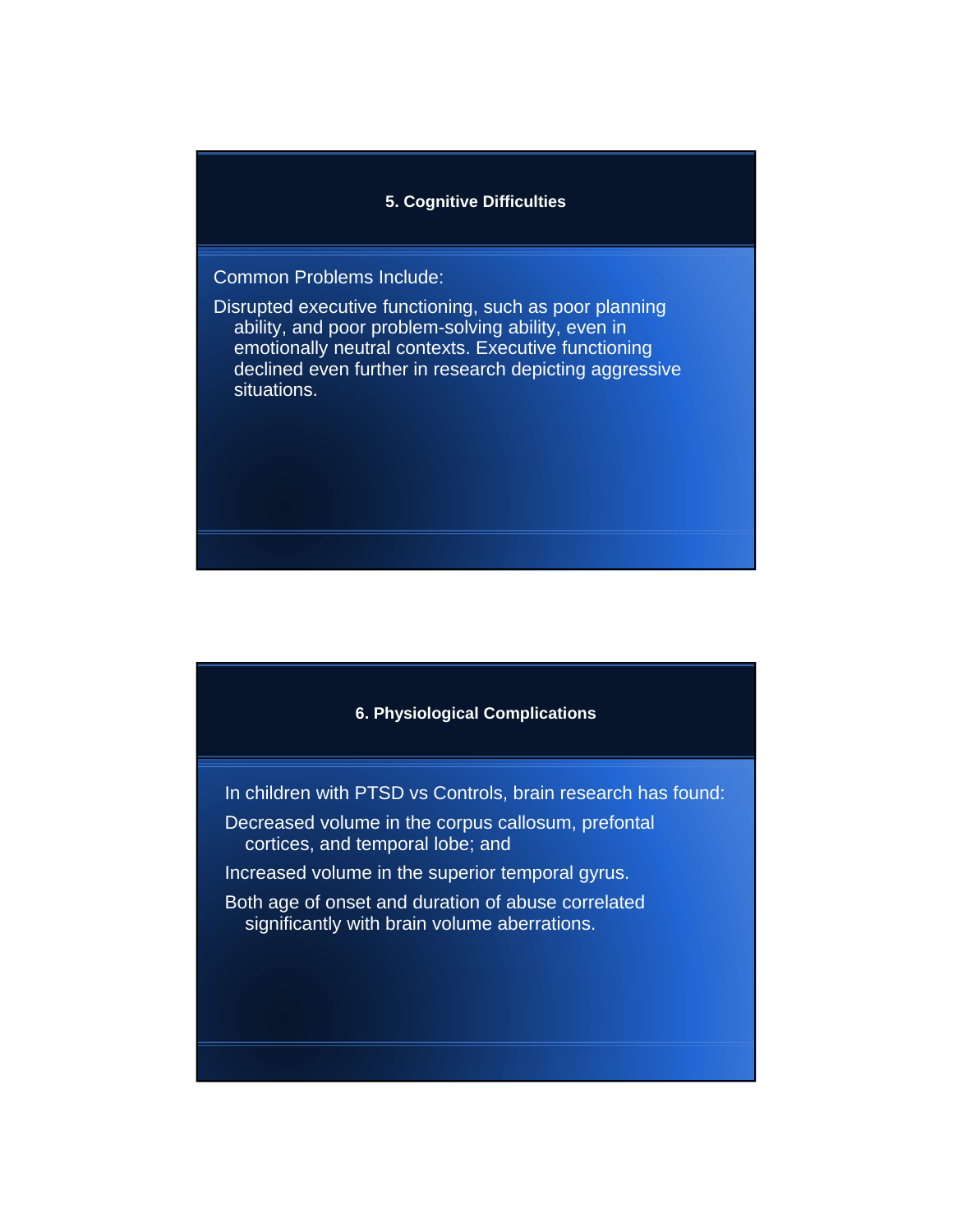#### **Physiological Complications, continued**

- A study with women who had experienced abuse as children found decreased volume in particular areas of the corpus callosum, although not as widely as that found in children, suggesting that CNS alterations may persist into adulthood, but in modified form because of maturation or adaptation.
- Extensive research documentation of brain aberrations due to physical and sexual abuse, corporal punishment, and even parental verbal abuse (often the result of cortisol elevations.)



- A recent epidemiologic study confirmed the link between childhood abuse and long-term changes in immune response. In this longitudinal study, childhood abuse was associated with elevated CRP levels, white blood cell counts, and other markers of inflammation 20 years later. (Note: **C-reactive protein** (**CRP**) is a protein found in the blood, the levels of which rise in response to inflammation.)
- Research has found an increased risk of autoimmune diseases, gastrointestinal disorders, headache, and numerous other disorders.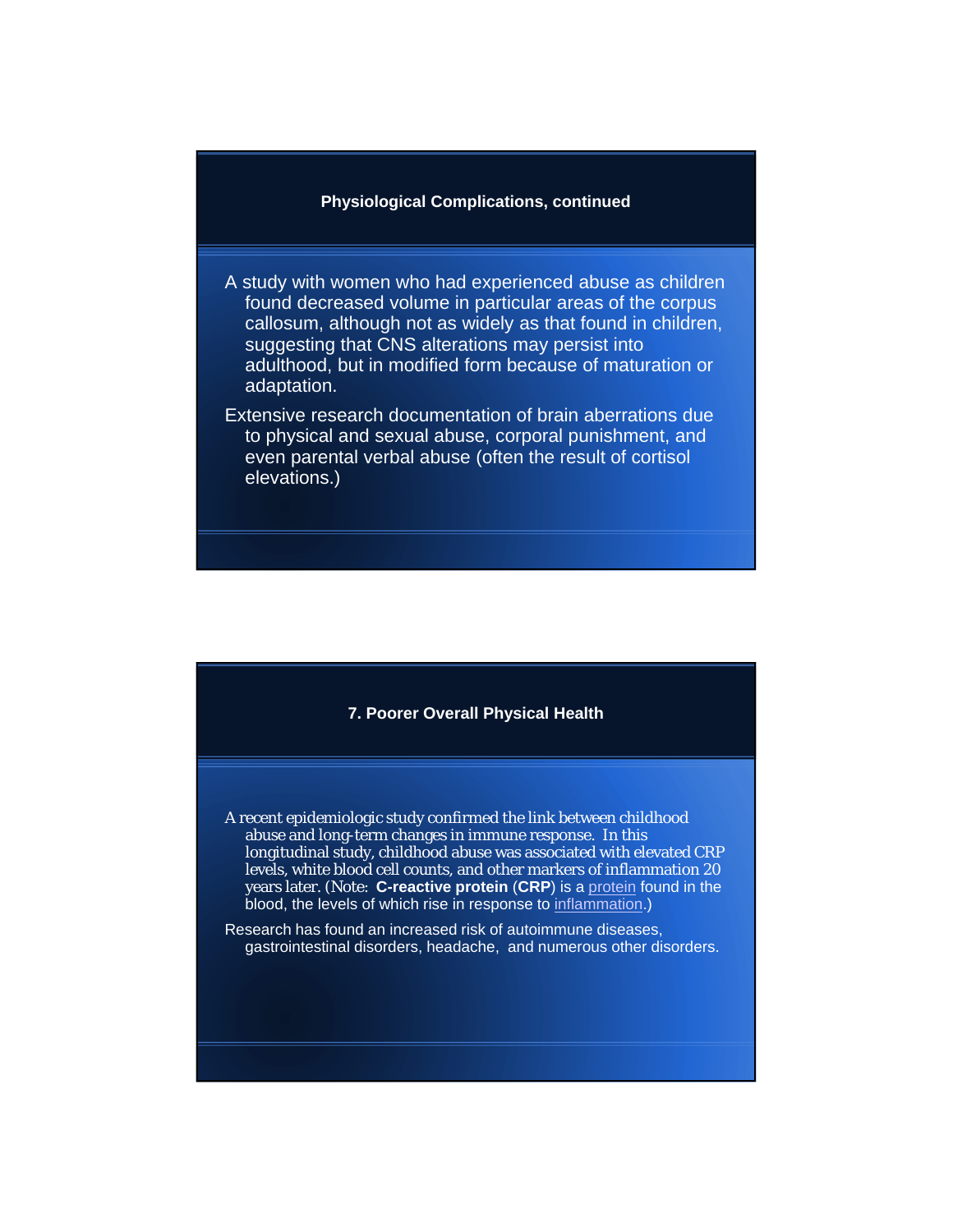

# **IT & ID: 2000 Study: Omaha, Nebraska**

## 40,000 Children:

## Those with ID had:

- \* 3.7 X the rate of Neglect;
- \* 3.8 X the rate of Emotional Abuse;
- \* 3.8 X the rate of Physical Abuse;
- \* 4.0 X the rate of Sexual Abuse.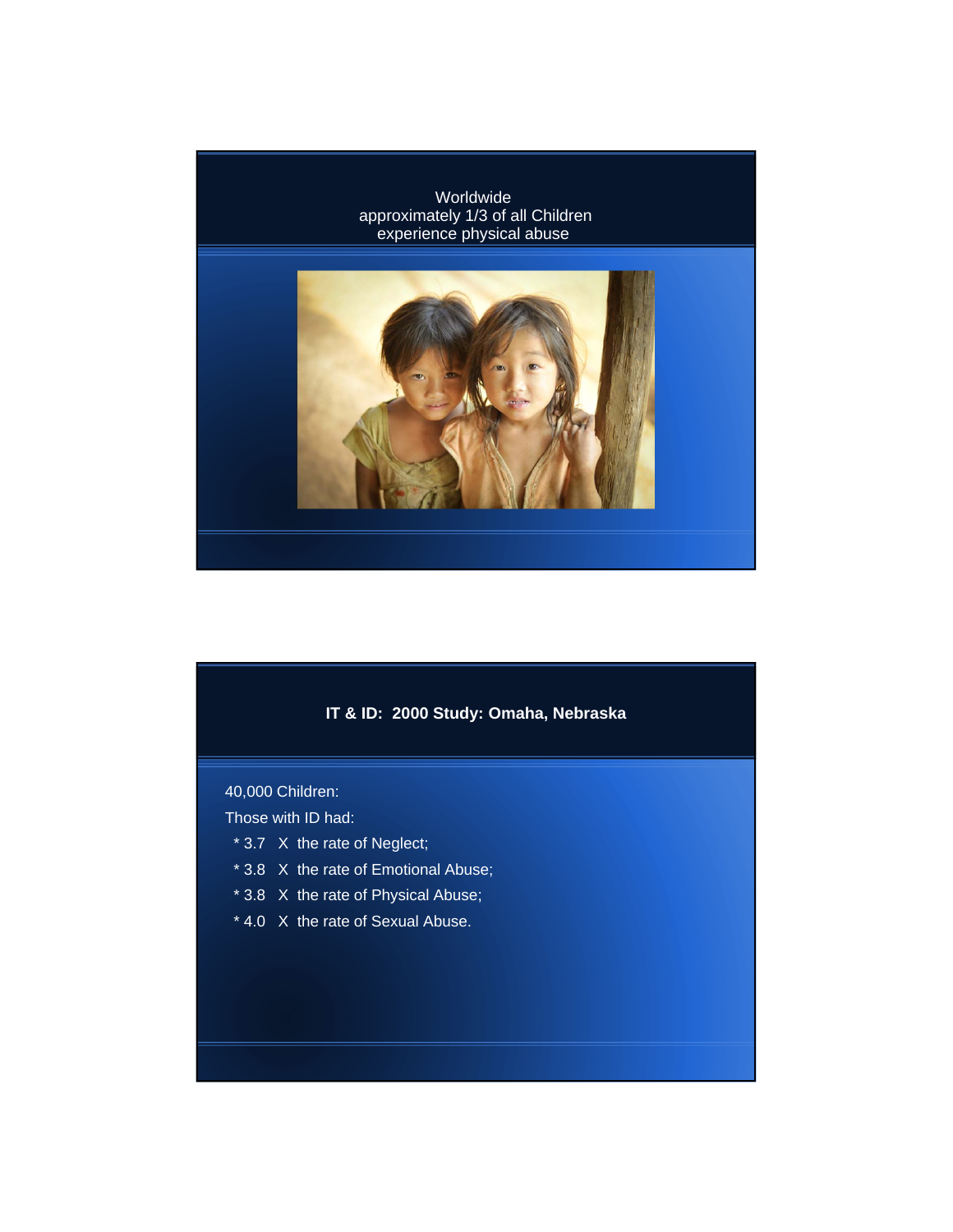#### **2005 Study in the UK**

#### 119,000 Children .

- Those with ID had:
- \* 2.9 X the rate of Emotional Abuse
- \* 3.4 X the rate of Physical Abuse
- \* 5.3 X the rate of Neglect
- \* 6.4 X the rate of Sexual Abuse.
- Note: Overall, children with ID were 6.5 X as likely to have at least 1 type of maltreatment, --But, this rate dropped to 4.7 X as likely when adjusted for SES.

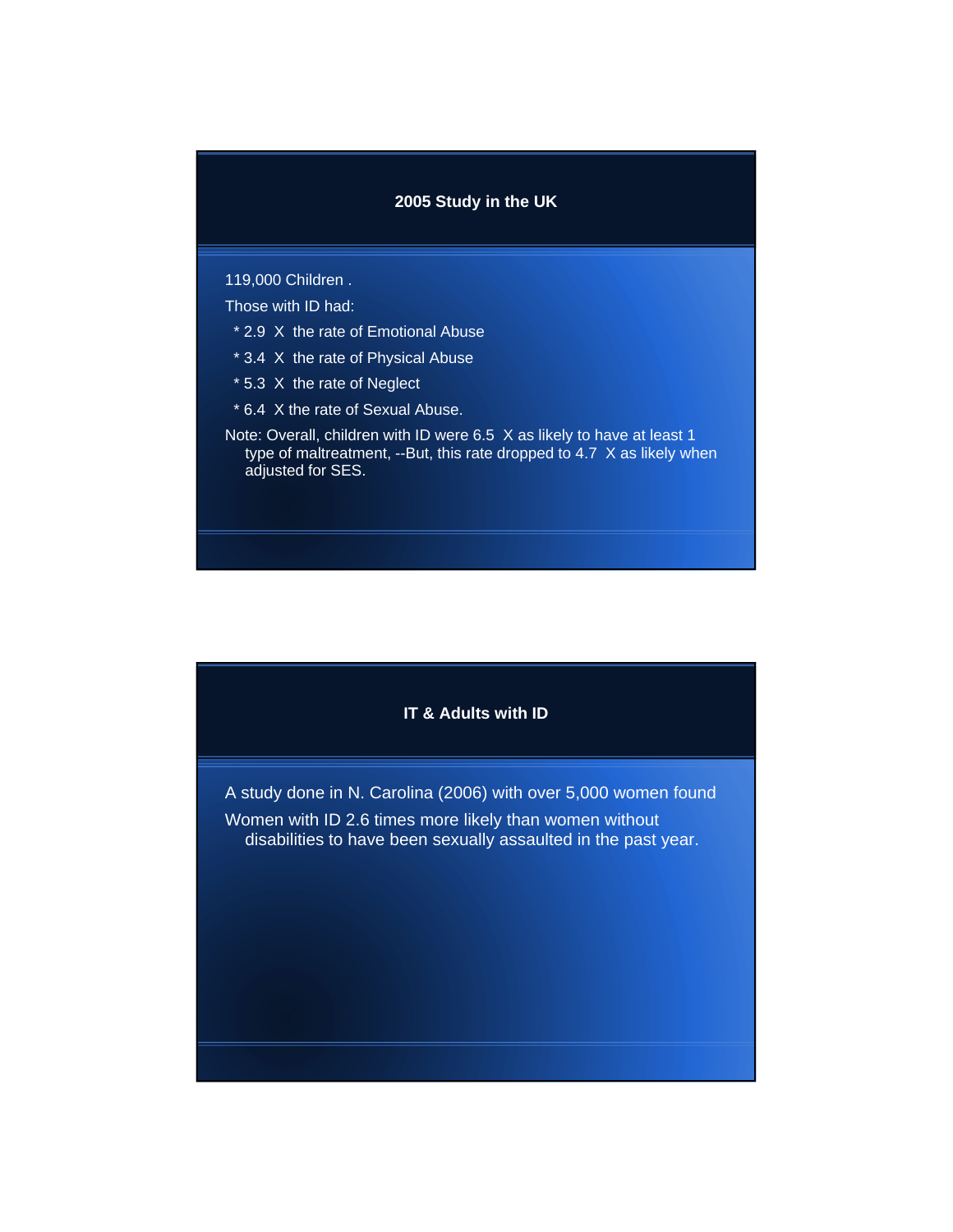# **Diagnostic Considerations: PTSD and ID**

- Van der Kolk et al summarize the following re: PTSD alone:
- . "the developmental level at which trauma occurs has a major impact on the capacity of the victim to adapt."
- . Trauma has an impact on the maturation of biological as well as psychological processes. It has been found repeatedly that traumatic exposure disrupts the maturing organism's development of self-regulatory processes, leading to chronic affect dysregulation, destructive behavior toward self and others, learning disabilities, dissociative problems, somatization, and distortions in concepts of self and others.

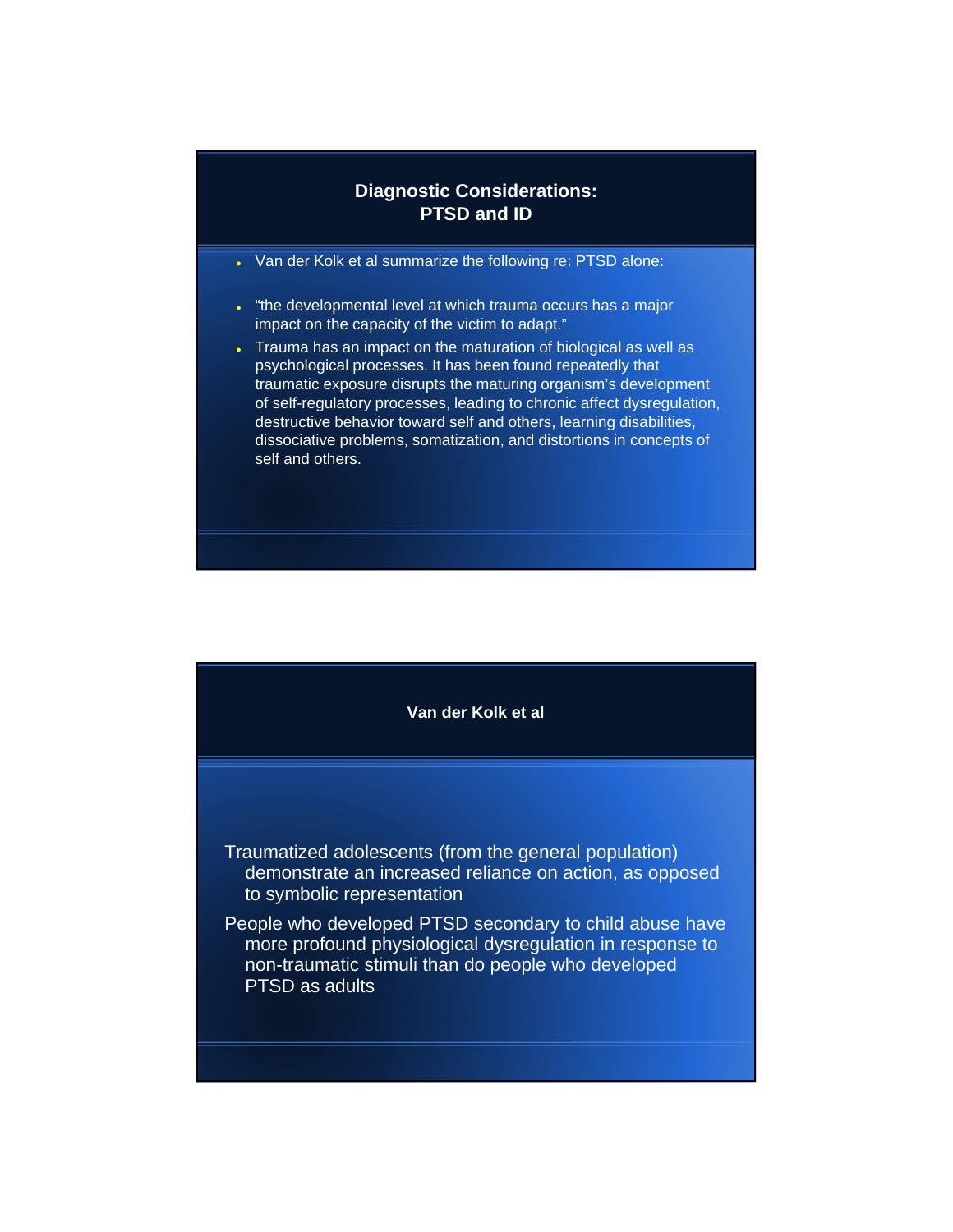## **ID & Socioeconomic Inequalities in Health**

- Hillary Graham (2005) *J. of Applied Research in ID*
- People with ID are more exposed to the social conditions associated w/ poor health, and have poorer health than the wider population;
- Children born into poorer circumstances are at increased risk of the forms of dev delay assoc w/ ID: speech impairments, cognitive difficulties, & behavior problems

# **Graham (2005)**

- For children and adults, the prevalence of ID is higher among those in poorer SES;
- Women w/ mild ID are further disadvantaged by hi rates of adolescent motherhood;
- For children and adults, co-morbidity disproportionately affects people w/ ID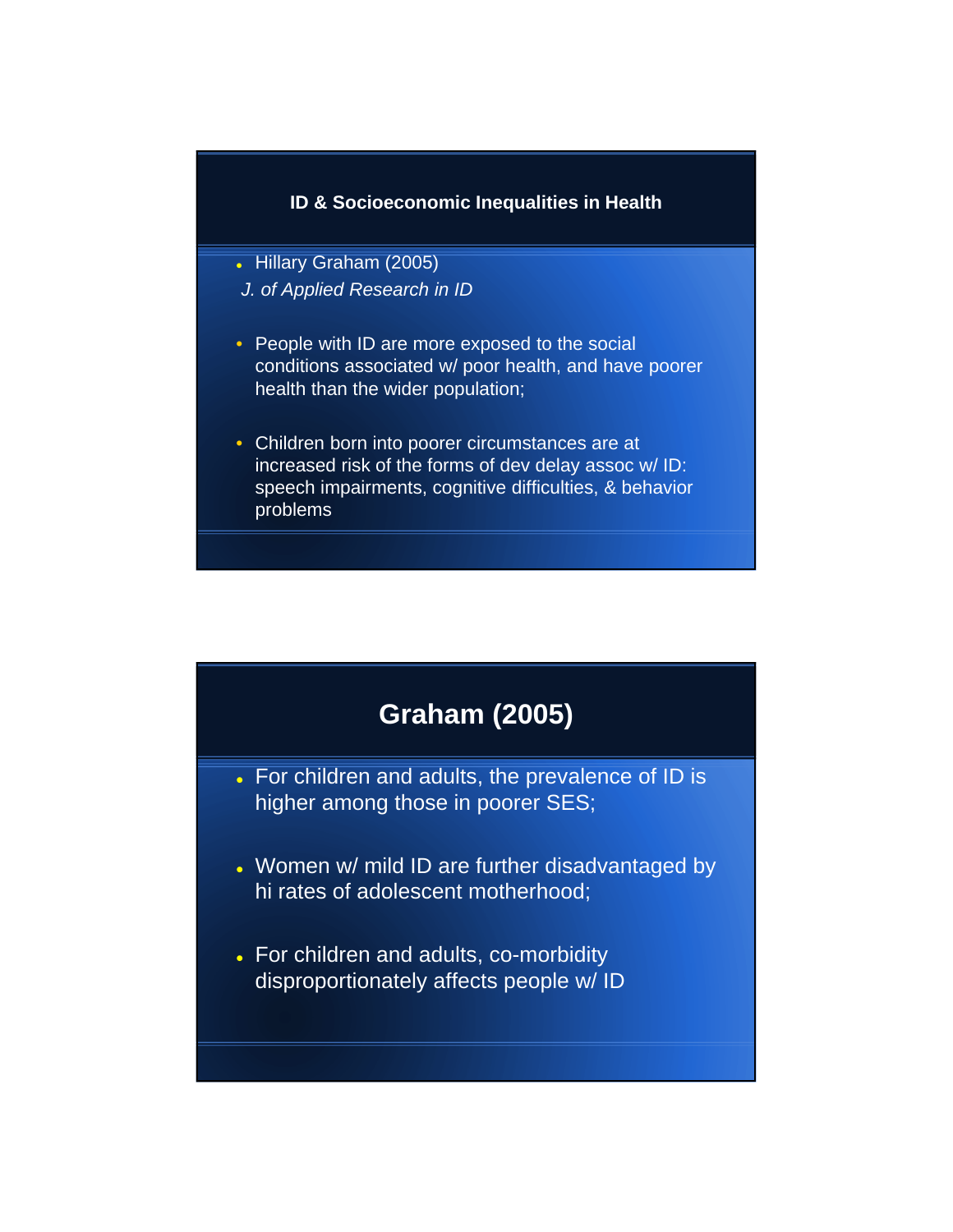# **Prevalence of Psych Disorders in Children & Adol w/ & w/out ID**

- E. Emerson (2003). *J. of ID Research*
- Sampled data collected on 10,438 Ss, aged 5-15 yrs, in England, Scotland, & Wales;
- Children with ID were over 7 times more likely to have a diagnosed psych disorder than their non-ID peers;
- . "Data presented in the present paper also provide very strong evidence to suggest that the presence of ID must be considered a highly significant risk factor for the dev of some specific forms of psych disorder." (p. 6).

# **Emerson (2003), cont.**

- Conduct disorders, anxiety disorders, ADHD, & PDD were sig. higher in children w. ID;
- . No sig difs re: rates of depressive disorders, eating disorders, or psychosis;
- Overall prevalence of ID: 2.6% (boys: 3.7%; girls: 1.4%)
- Sig difs in prevalence also by SES (profession of H of H)
- I & II Professional: 1.9%

III Skilled Occupations: 2.4%

IV & V Partly Skilled & Un: 3.8%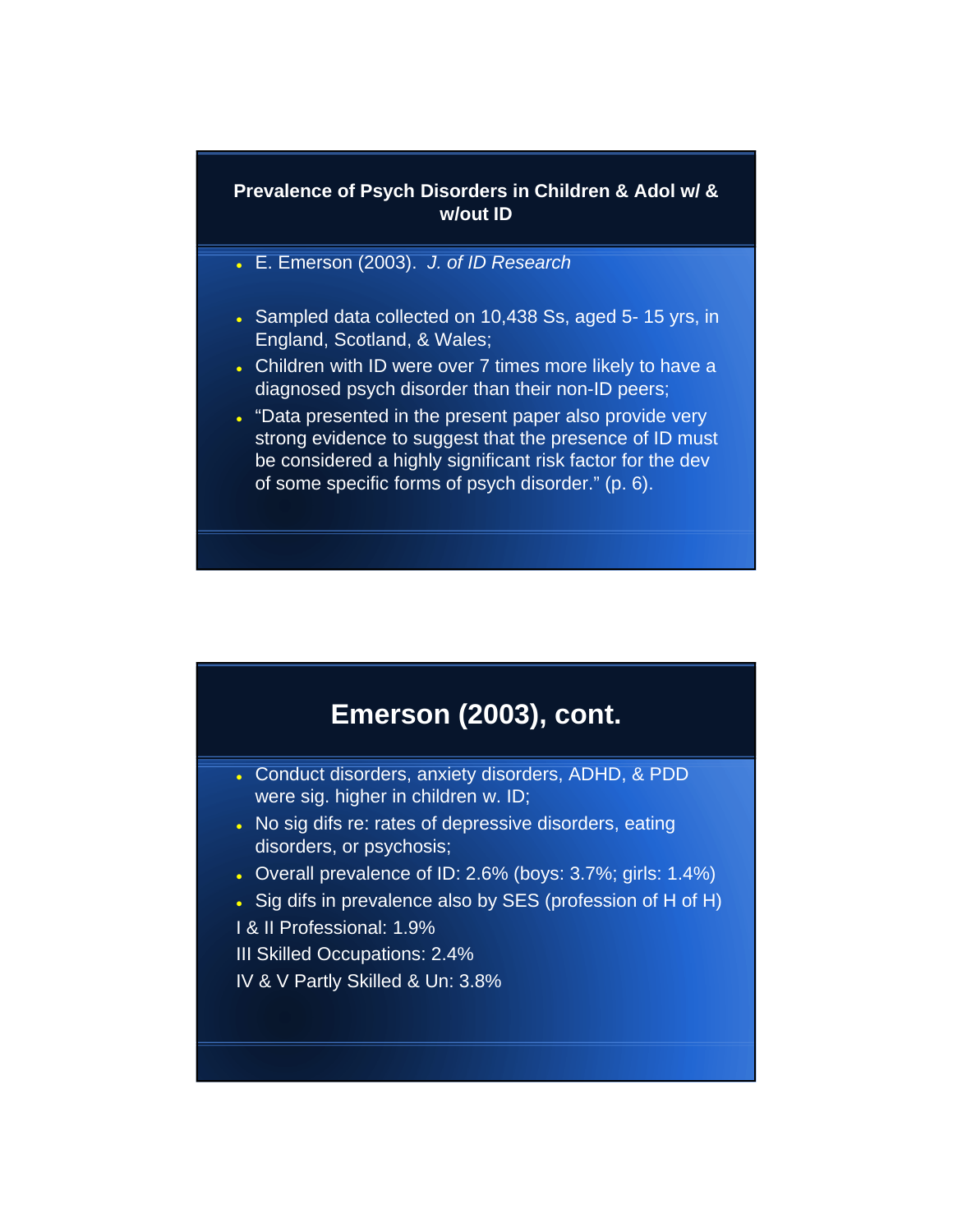

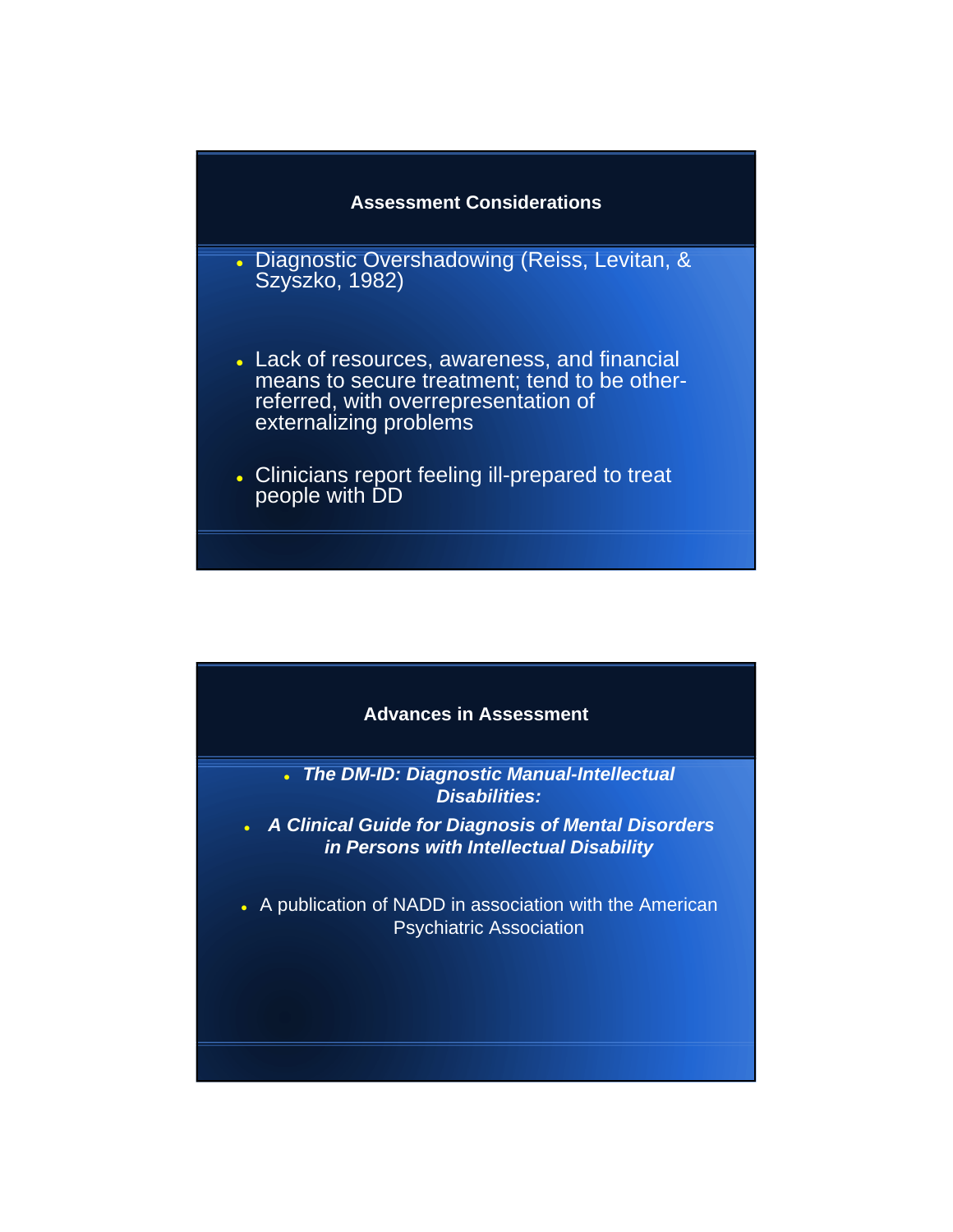#### **Intake Overview**

- **Assessment: Individual & Support System**
- **Individual clinical Interview**
- **Collateral interview; Records Review**
- **(Collateral First/Rationale)**
- **Triage**
- **Therapeutic need? Type?**
- **Other needs/Referrals?**
- **meds? Rec? Voc? Res?**
- **Post H.S. Vulnerability**

# **Clinical Interview**

- **Establish Safety**
- **Establish Respect**
- **guardianship, informed consent**
- **Clarify Nature of Therapy**
- **Establish Patient's Take on the Problem**
- **Asses Coping/Defense Mechanisms**
- **Investigate Symptoms**
- **Assess Self-Concept**
- **Propose Initial Treatment Plan**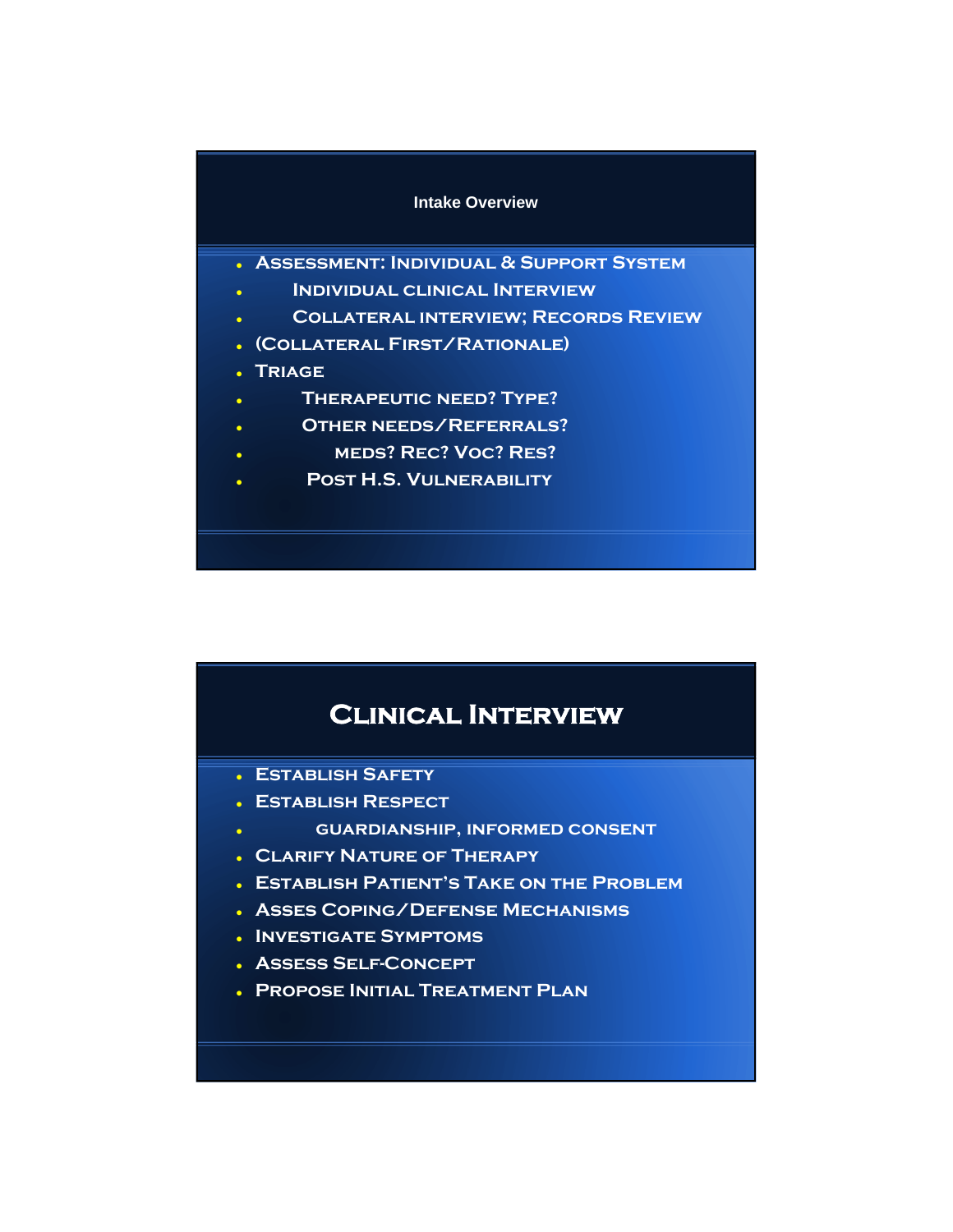# **Sidebar: Constructing a Working Model of OUR NEW CLIENT**

- **Attachment Style**
- **Character Style**
- **Family of Origin Contributions**
- **Current Support System CONTRIBUTIONS**
- **Stage of Life**
- **Environmental Contributions**
- **Patterns of Reinforcement/maintenance of Sx or Problem Behavior**

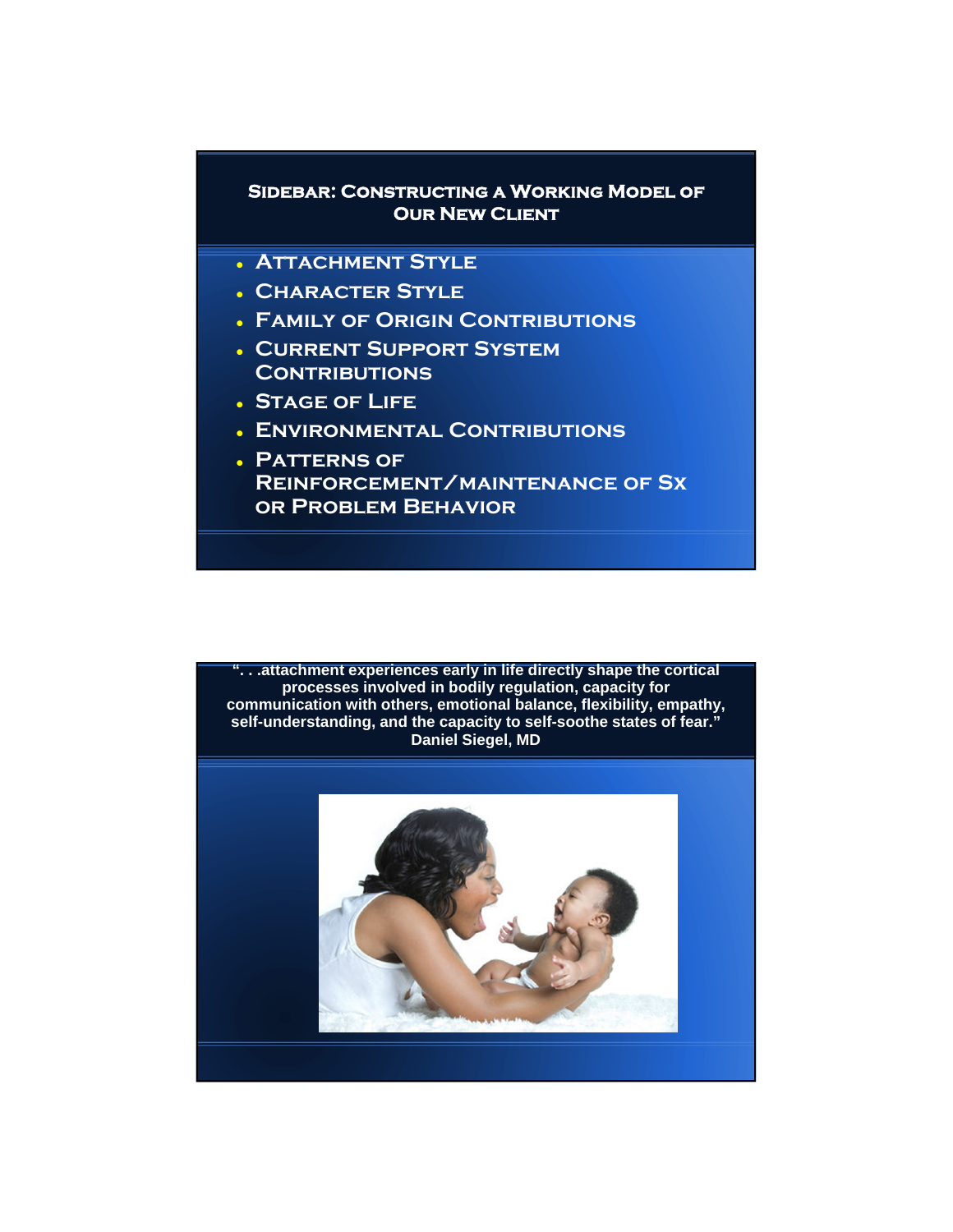

- Draws on Moreno's model, incorporating stages and techniques from Psychodrama
- . Is informed by recommendations from Yalom's extensive research on group psychotherapy and is designed so as to maximize the therapeutic factors he (and others) identified
- Has been investigated via a number of research studies; references available.

| <b>Stages of a Session</b> |                             |                      |
|----------------------------|-----------------------------|----------------------|
|                            | $\overline{\cdot}$ IBT      | <b>Traditional</b>   |
|                            | $\bullet$<br>1) Orientation |                      |
|                            | 2) Warm-up & Sharing        | 1) Warm-up&Interview |
|                            | 3) Enactment                | 2) Enactment         |
|                            | 4) Affirmation              | 3) Sharing/Closure   |
|                            |                             |                      |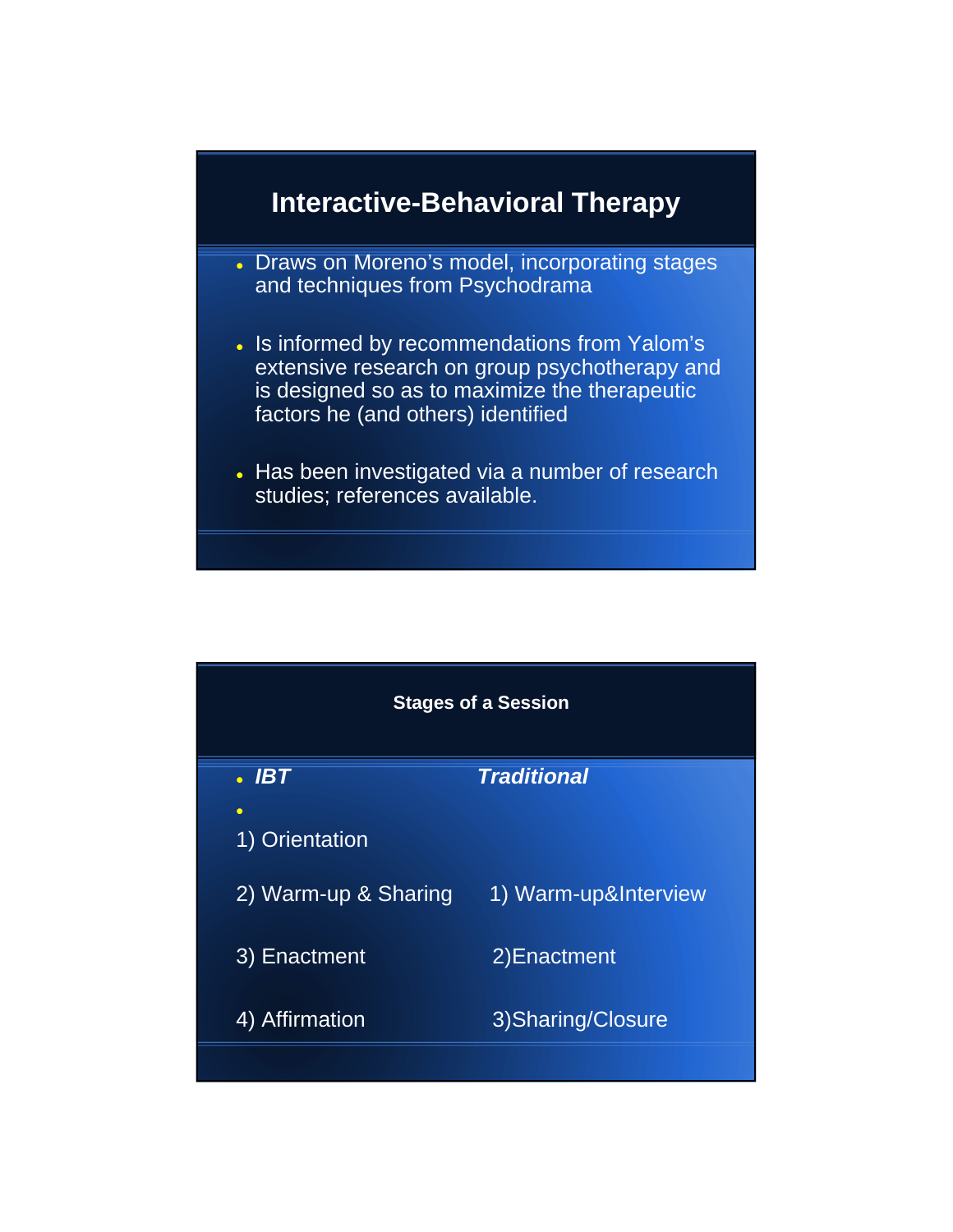

# **Therapeutic Factors (Yalom)**

- **Acceptance/Cohesion Universality**
- 
- 
- 
- 
- **Corrective Recapitulation Existential Factors**
- 

**Altruism Communist Communist Communist Communist Communist Communist Communist Communist Communist Communist Communist Communist Communist Communist Communist Communist Communist Communist Communist Communist Communist Co Guidance Catharsis Modeling Self-Undersatnding Interpersonal Learning Self-Disclosure** 

- **Imparting of Information Social Skill Development** 
	- **(Moreno: Role Development)**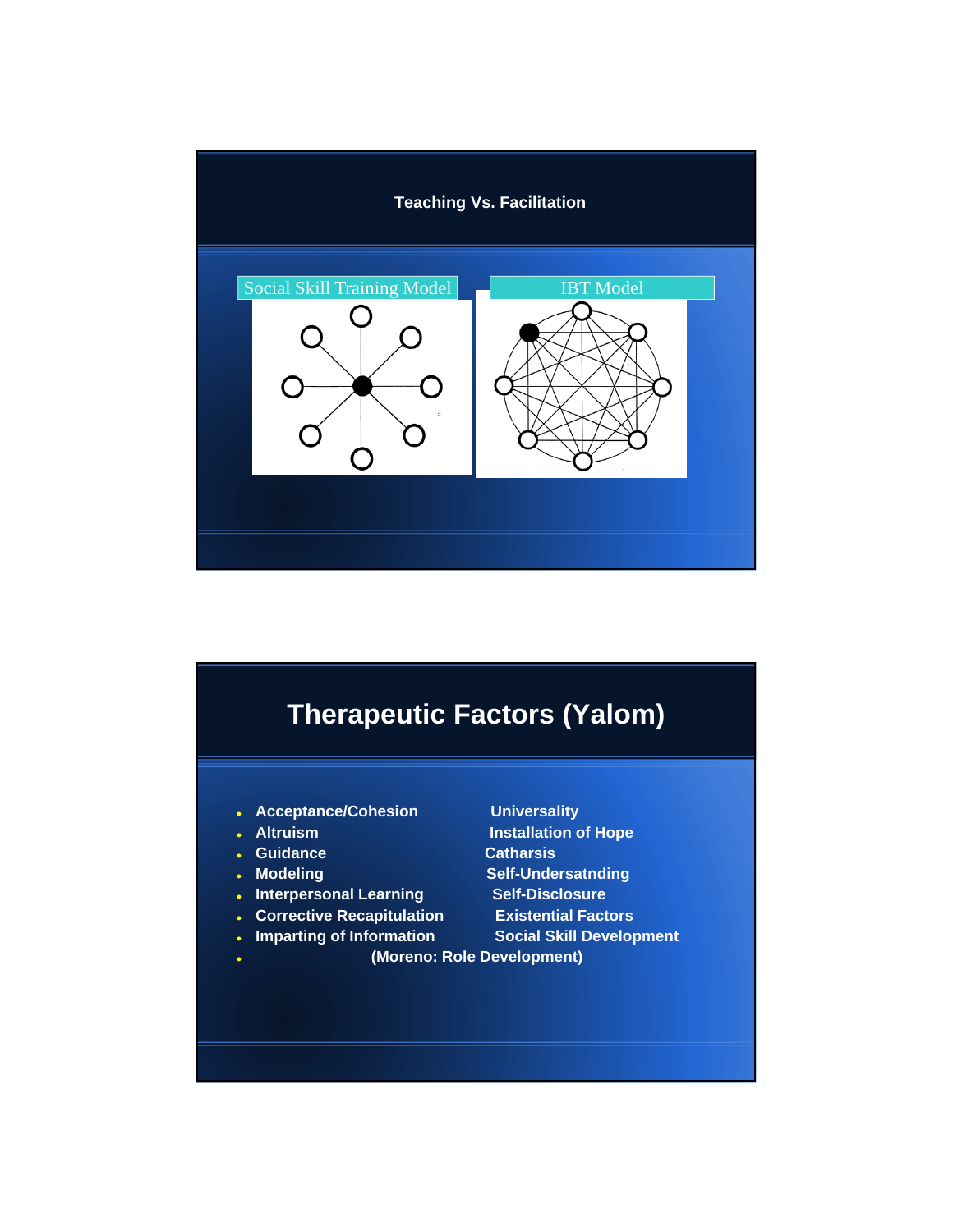#### **Hope Research; Shane Lopez, 2013**

Maltby (J. of Research in Personality, 2010) study at Leicester U., tracked college students over 3 years. Found hope was better predictor of academic achievement than: Intelligence, Personality, or

Prior Academic Achievement.

#### **Hope Research, Continued**

Lopez ( J. of Positive Psychology, 2013) compared relationship between Hope & Employee Productivity; meta analysis of 45 studies; over 11,000 employees and a wide range of work settings.

Found **Hope accounts for 14% of work productivity**; This was more than that accounted for by: Intelligence; Optimism, or Self-Efficacy. "*Basically a hopeful person does one day a week more work than a less hopeful person in a 7-day week.*"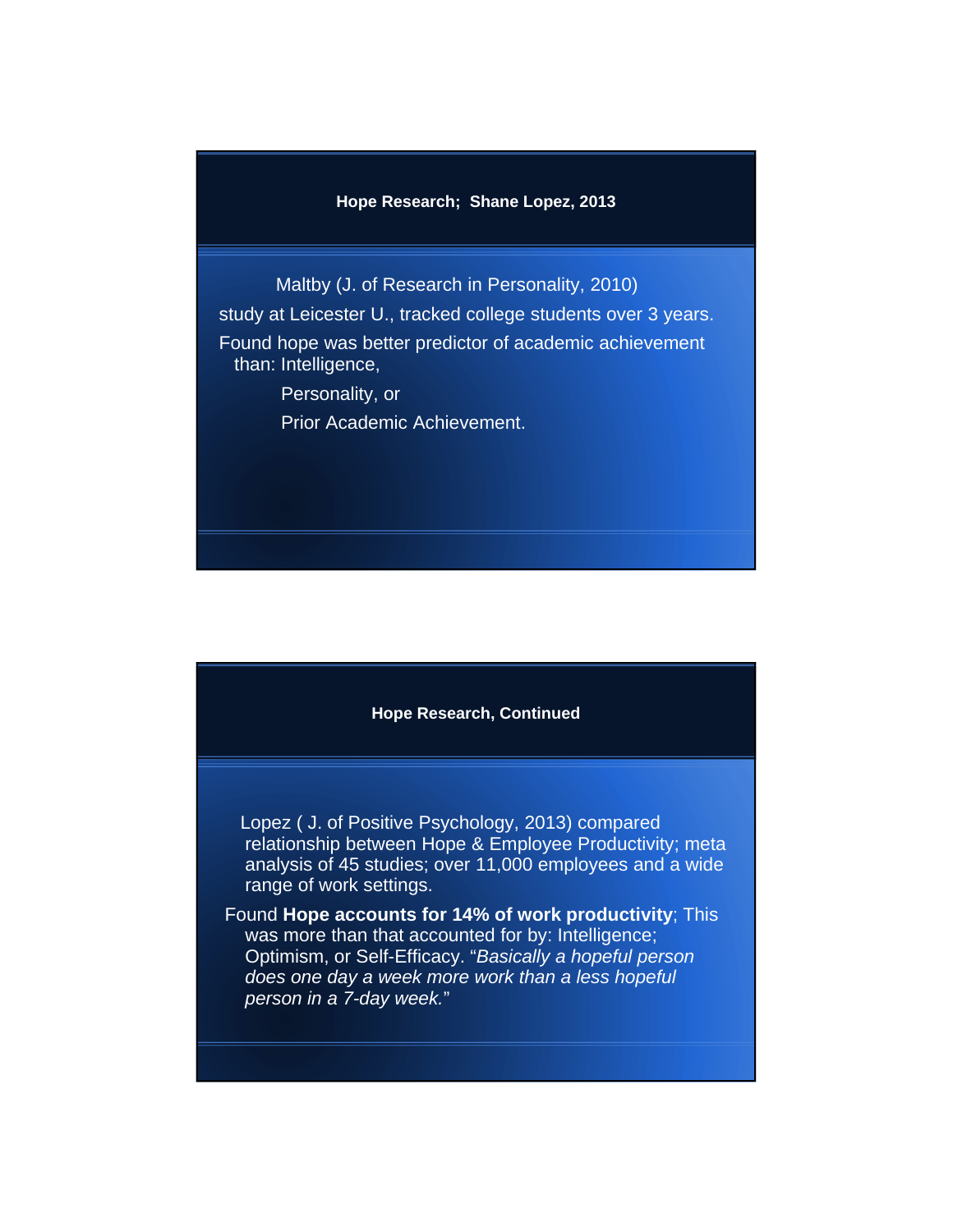# **Additional Findings from van der Kolk et al:**

- Maltreated toddlers use fewer words to describe how they feel;
- And have more problems attributing causality than do secure, non-traumatized children of the same age.

# **PSTD and IQ Research**

- Research with combat vets found lower IQ associated with higher rates of PTSD (Macklin et al, 1998). Precombat IQ was used, and amount of combat exposure was controlled for. Conclusion: For a given amount of combat exposure, those with lower precombat IQs were more likely to develop PTSD following combat exposure.
- Possible protective value of:
- 1) subjective appraisal of danger vs. of one's own coping abilities/resources;
- Therapeutic values of:
- 2) putting event into words;
- 3) ascribing meaning)?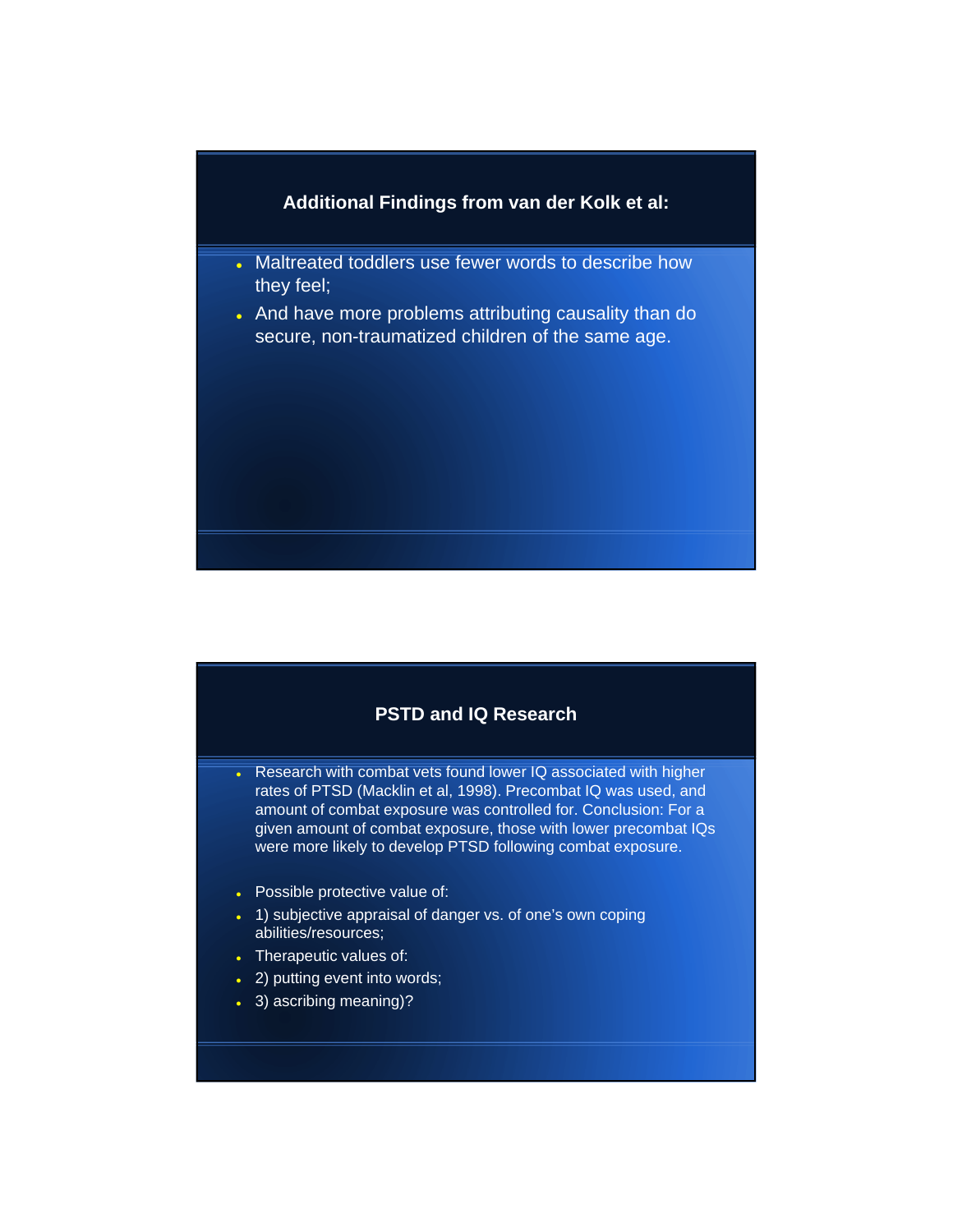

**Experienced higher rates of depression, anxiety, and** sexual maladjustment

And

 $\triangleright$  Were more likely to be prescribed psychotropic medications than abused individuals in the general population

**Research by Matrich-Maroney (2003)**



- Sexual victimization/ trauma
- Neurological impairment:
	- \*77% of sexual offenders have
	- ADHD (vs 18% in general population)
	- \*65% of adult males with FASD have inappropriate sexual behavior (note: 60% of people with FASD also have ADHD!)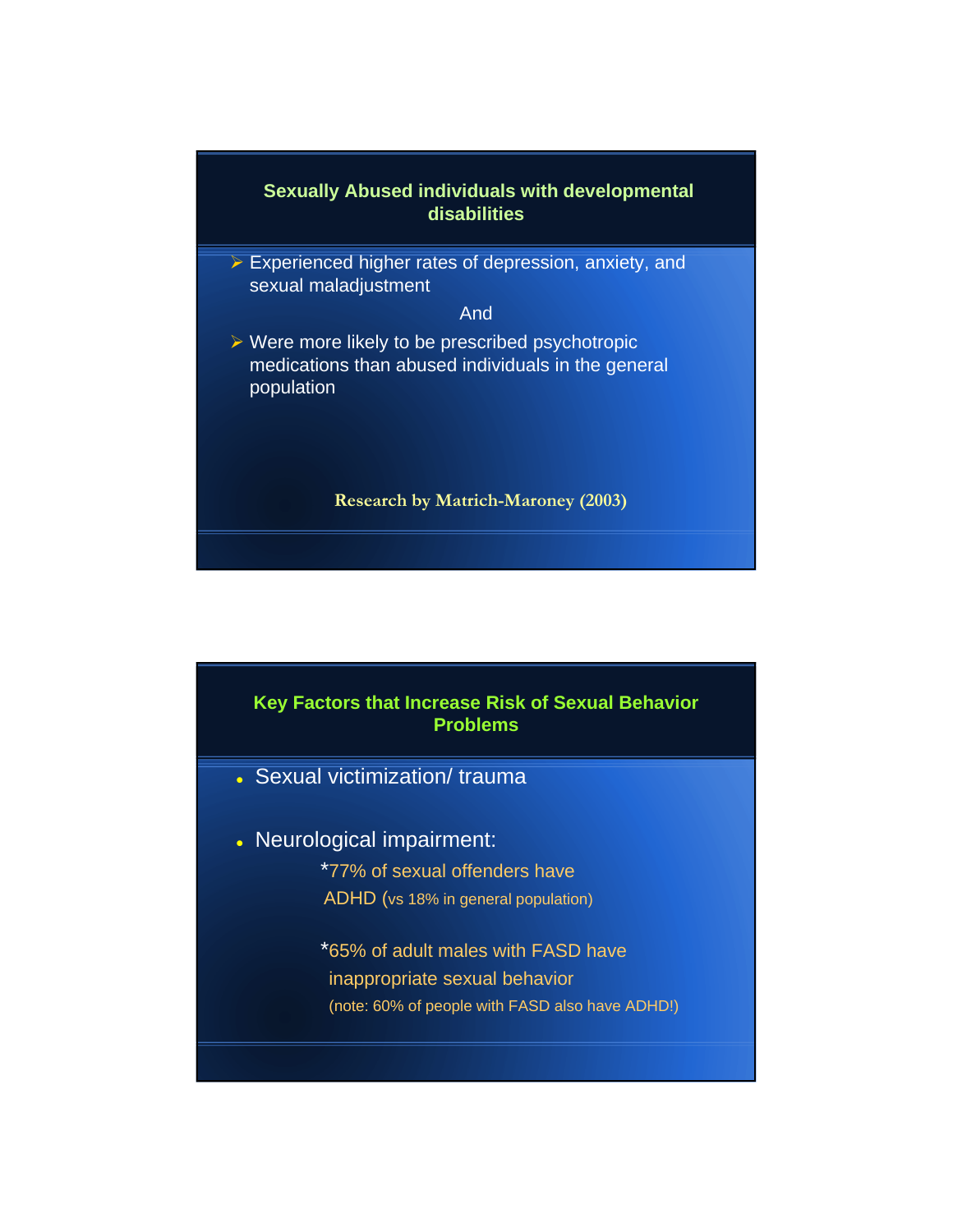#### **Interviewing Adult with ID**

- Speak directly to the individual; resist the pull to interact exclusively with the caregiver;
- Keep your statements/questions short; ask the individual to repeat back to you what he's heard you say;
- And vice versa: repeat back to the individual what you've heard them say; check for clarity;
- Observe individual's reaction to caregiver's report; interrupt their process (after some observation time) to direct them to each other: pause; repeat; clarify.



- 1. Avoid punishing OR reinforcing symptoms.
- 2. Elicit; clarify; normalize feelings.
	- \* put into words unspoken (but demonstrated) feelings
	- \* affirm verbalization of feelings
- 3. Offer support; brainstorm or review coping options.
- 4. Review and affirm coping/self-care efforts.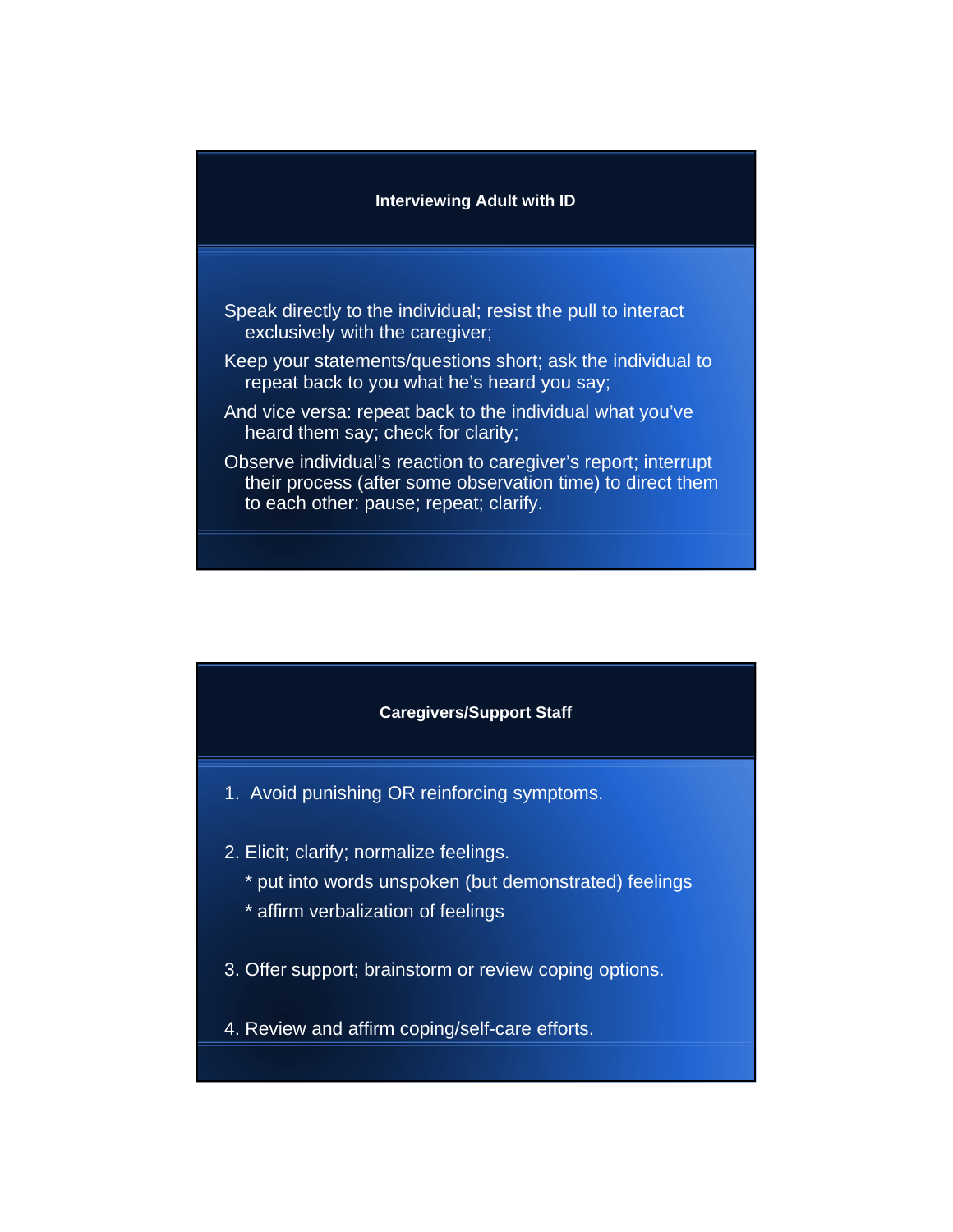

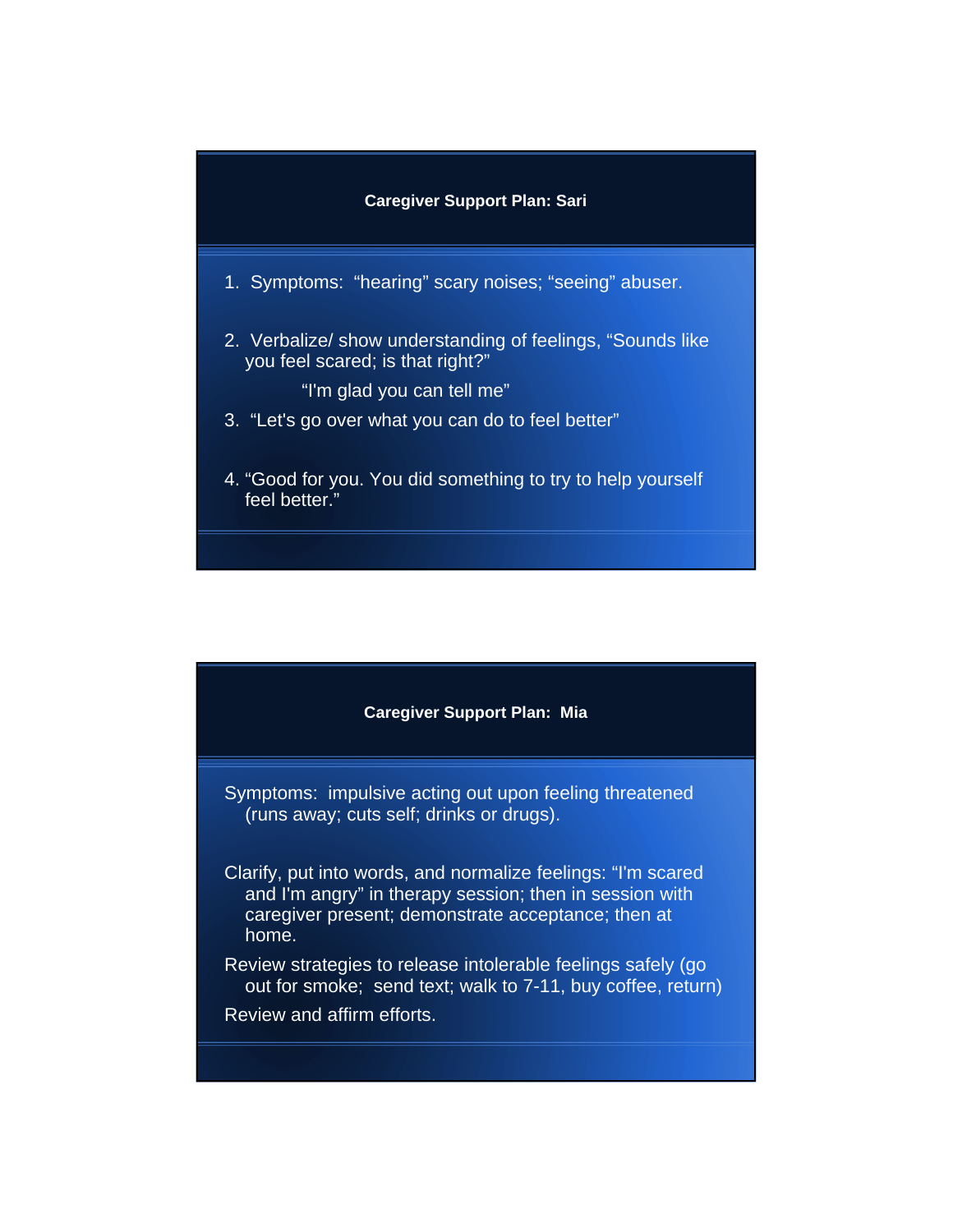#### **PTSD changes in DSM 5**

PTSD is no longer categorized as an Anxiety Disorder; It is in the newly created category:

*Trauma- and Stressor-Related Disorders.*

Also, the presence of a specific type of initial emotional reaction, --such as intense fear, helplessness, or horror, - in response to the traumatic stressor is no longer a criterion. Such initial reactions have not been found to predict the development of core PTSD symptoms.

#### **PTSD in DSM 5, additional changes**

The core symptoms have been expanded from 3 to 4 categories:

Re-experiencing;

Avoidance;

Arousal; and

*Persistent negative alterations in mood and cognition*.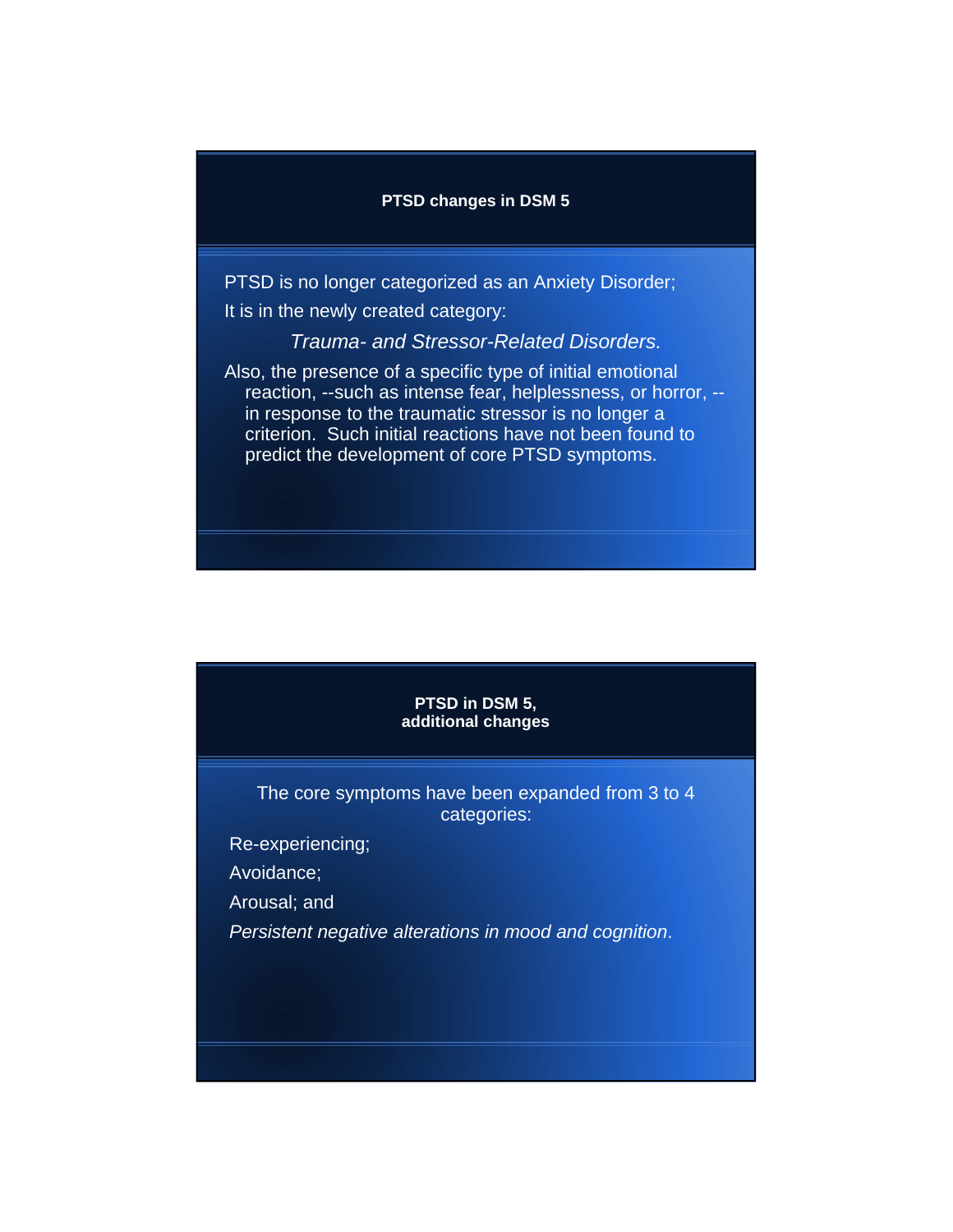## **DM-ID adaptations for PTSD**

1) In individuals with lower developmental levels, the phenomena of re-experiencing the traumatic event may manifest in symptoms that are more overtly behavioral (concrete) and may include self-injurious behavior and trauma-specific re-enactments

2) Trauma-specific re-enactments can look quite bizarre and it is important to distinguish such symptoms from psychotic disorder symptoms

# **More DM-ID adaptations for PTSD** 1) Persistent avoidance behavior may be described as "non-compliance" by caregivers especially for individuals who cannot adequately verbalize their posttraumatic desire to avoid activities, places, or people that arouse recollections of the trauma. 2) In relation to the symptom of "feelings of detachment" or "estrangement", caregivers may report that the individual isolates him or herself. 3) Traumatized people with ID may show evidence of the symptom "sense of fore-shortened future" in the same way as members of the general population. However, because of the cognitive limitation in thinking abstractly, individuals with ID may not be able to develop a normative set of ideas regarding their future, creating the possibility of a false positive for this symptom.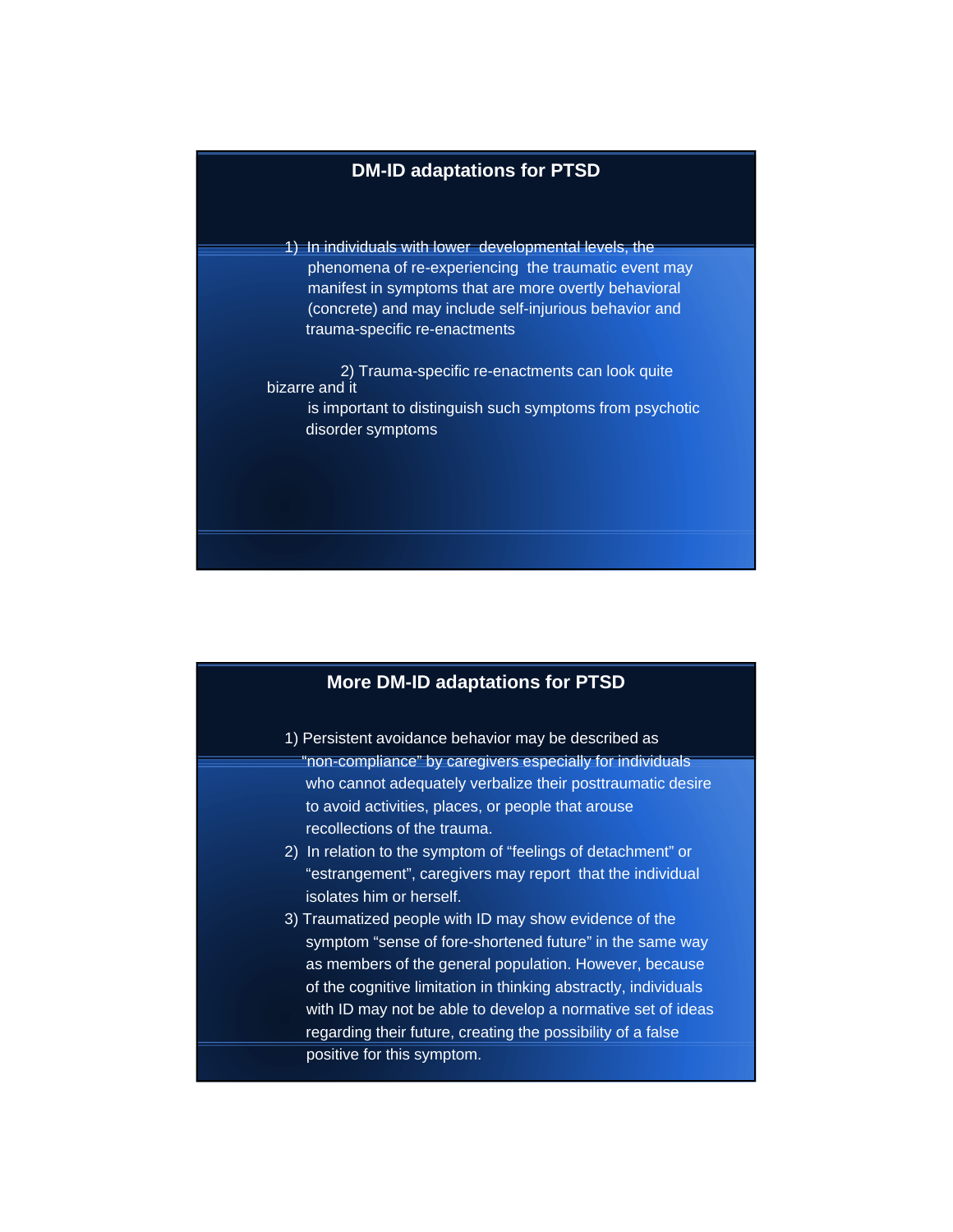# **DX of Depression in People w/ ID**

- From the DM-ID (Tsiouris, 2003): *8 most frequently reported SXs (of 30 listed):*
- Anxiety: 86%
- Depressed affect: 66%
- Irritability 66%
- Loss of interest: 54%
- Social isolation: 54%
- Lack of emotion: 49%
- Sleep disturbance:49%
- Loss of confidence:49%

# **Dx of Depression in People w/ID**

- *From DM-ID:*
- . "Important lessons might be learned from the study of childhood depression. . . In both clinical populations, in years past, there was much doubt that individuals could experience depression. . . Depressed children had somatic complaints, tantrums, ran away, refused to go to school, and were restless." (pp. 277-278).
- "Masked Depression or Behavioral Equivalents"